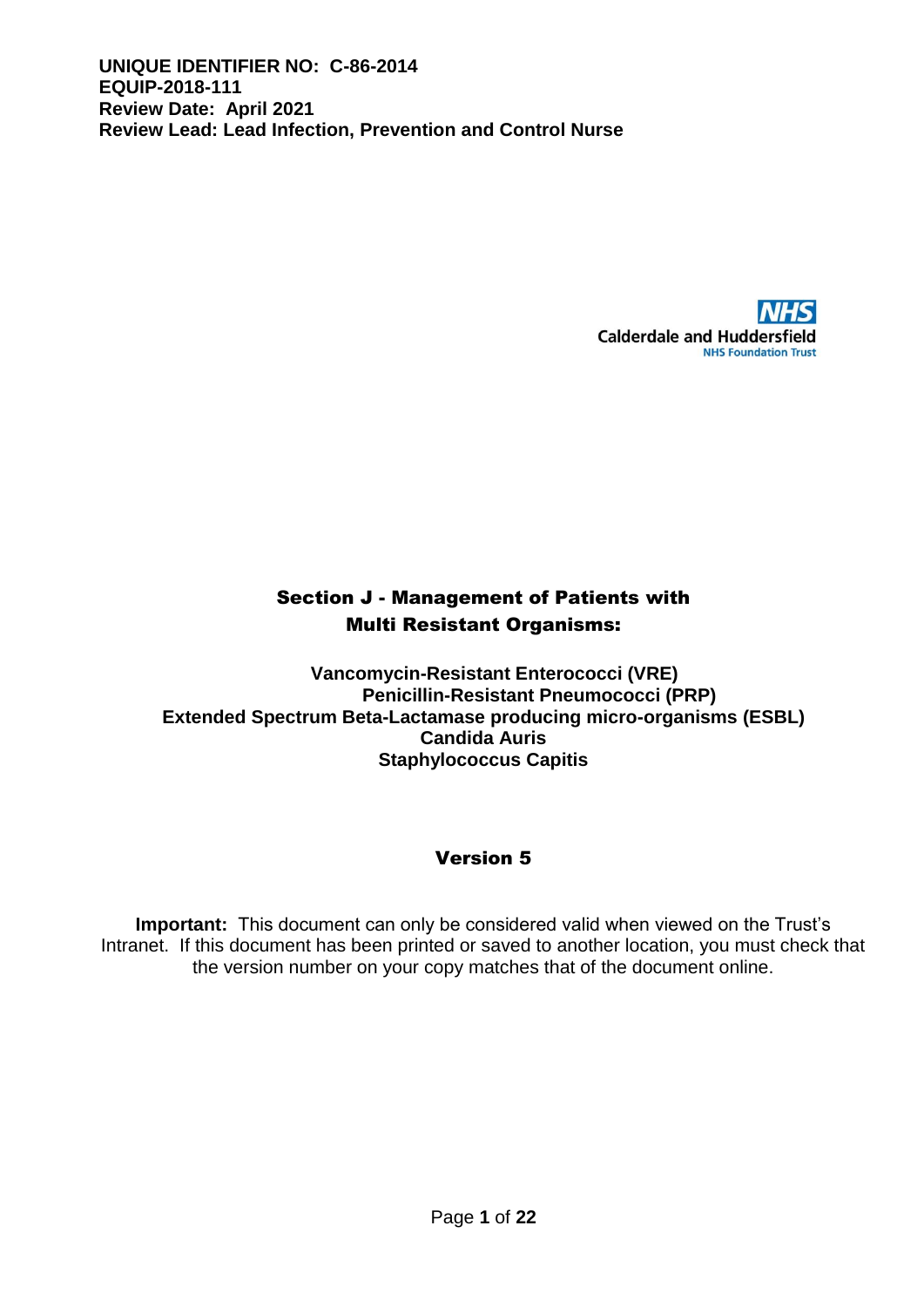| <b>Document Summary Table</b>       |                                                      |                                 |                  |
|-------------------------------------|------------------------------------------------------|---------------------------------|------------------|
| <b>Unique Identifier Number</b>     | C-86-2014                                            |                                 |                  |
| <b>Status</b>                       | Ratified                                             |                                 |                  |
| <b>Version</b>                      | 5                                                    |                                 |                  |
| <b>Implementation Date</b>          | <b>June 2014</b>                                     |                                 |                  |
| <b>Current/Last Review Dates</b>    | April 2018, April 2016                               |                                 |                  |
| <b>Next Formal Review</b>           | April 2021                                           |                                 |                  |
| <b>Sponsor</b>                      | Director of Infection Prevention & Control           |                                 |                  |
| <b>Author</b>                       | <b>Lead Infection Prevention &amp; Control Nurse</b> |                                 |                  |
| Where available                     | <b>Trust Intranet</b>                                |                                 |                  |
| <b>Target audience</b>              | All staff                                            |                                 |                  |
| <b>Ratifying Committee</b>          |                                                      |                                 |                  |
| <b>Executive Board</b>              |                                                      |                                 | 21 February 2019 |
| <b>Consultation Committees</b>      |                                                      |                                 |                  |
| <b>Committee Name</b>               |                                                      | <b>Committee Chair</b>          | <b>Date</b>      |
| Infection, Prevention and Control   |                                                      | <b>Infection Control Doctor</b> | January 2019     |
| Committee                           |                                                      |                                 |                  |
| <b>Other Stakeholders Consulted</b> |                                                      |                                 |                  |
|                                     |                                                      |                                 |                  |

| Does this document map to other Regulator requirements? |                                 |  |  |
|---------------------------------------------------------|---------------------------------|--|--|
| Regulator details                                       | Regulator standards/numbers etc |  |  |
|                                                         |                                 |  |  |

| <b>Document Version Control</b> |                                                                                                                             |  |  |  |
|---------------------------------|-----------------------------------------------------------------------------------------------------------------------------|--|--|--|
| Version 5                       | The policy has been adjusted to reflect changes due to EPR. The<br>Candida auris content has been developed to provide more |  |  |  |
|                                 | comprehensive information and guidance.                                                                                     |  |  |  |
|                                 | Staphylococcus capitis information has been added                                                                           |  |  |  |
|                                 | CPE has been removed from this policy and a new policy for CPE                                                              |  |  |  |
|                                 | produced.                                                                                                                   |  |  |  |
| Version 4                       | Candida auris has been added to the policy.                                                                                 |  |  |  |
| Version 3                       | Isolation details for VRE and ESBLs have been added to the policy.                                                          |  |  |  |
| Version 2                       | Minor changes have been made to Version 2 of this policy, including                                                         |  |  |  |
|                                 | and Inter-transfer form (Appendix 7) and a revised enhanced                                                                 |  |  |  |
|                                 | surveillance data collection sheet for CPE in Yorkshire and Humber.                                                         |  |  |  |
| Version 1                       | This is a new policy focusing on the management of multi resistant                                                          |  |  |  |
|                                 | organisms including:                                                                                                        |  |  |  |
|                                 | Carbapenemase-Producing Enterobacteriaceae (CPE)                                                                            |  |  |  |
|                                 | Vancomycin-Resistant Enterococci (VRE)                                                                                      |  |  |  |
|                                 | Penicillin-Resistant Pneumococci (PRP)                                                                                      |  |  |  |
|                                 | Extended Spectrum Beta-Lactamase producing micro-organisms                                                                  |  |  |  |
|                                 | (ESBLs)                                                                                                                     |  |  |  |
|                                 | Candida auris                                                                                                               |  |  |  |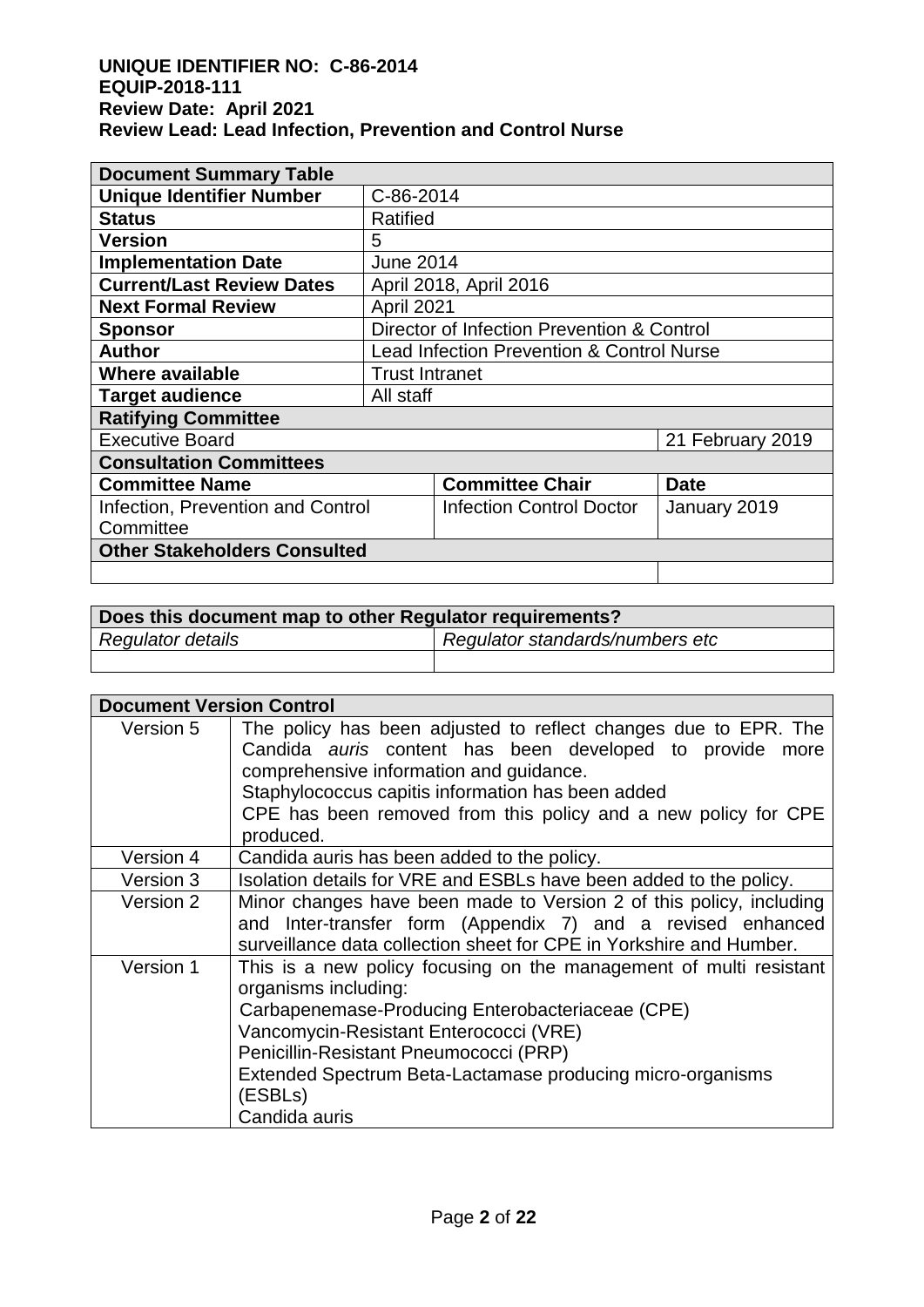# **Contents**

# Section **Page**

| $\mathbf{1}$ . | Introduction                                   | 4  |
|----------------|------------------------------------------------|----|
| 2.             | <b>Purpose</b>                                 | 4  |
| 3.             | Scope                                          | 4  |
| 4.             | Duties (Roles and Responsibilities)            | 5  |
| 5.             | <b>Definitions</b>                             | 5  |
| 6.             | <b>IPC Management of VRE</b>                   | 6  |
| 7.             | Communication                                  | 8  |
| 8.             | Vancomycin Resistant Enterococci (VRE)         | 8  |
| 9.             | Penicillin Resistant Pneumococci (PRP)         | 10 |
| 10.            | <b>IPC Management PRP</b>                      | 11 |
| 11.            | Candida auris                                  | 12 |
| 12.            | Staphylococcus capitis                         | 16 |
| 13.            | Training and Implementation                    | 19 |
| 14.            | <b>Trust Equality Statement</b>                | 19 |
| 15.            | Monitoring compliance with procedural document | 19 |
|                |                                                | 19 |
| 16.            | References                                     | 19 |

**Appendix 1: Guidance for VRE** 21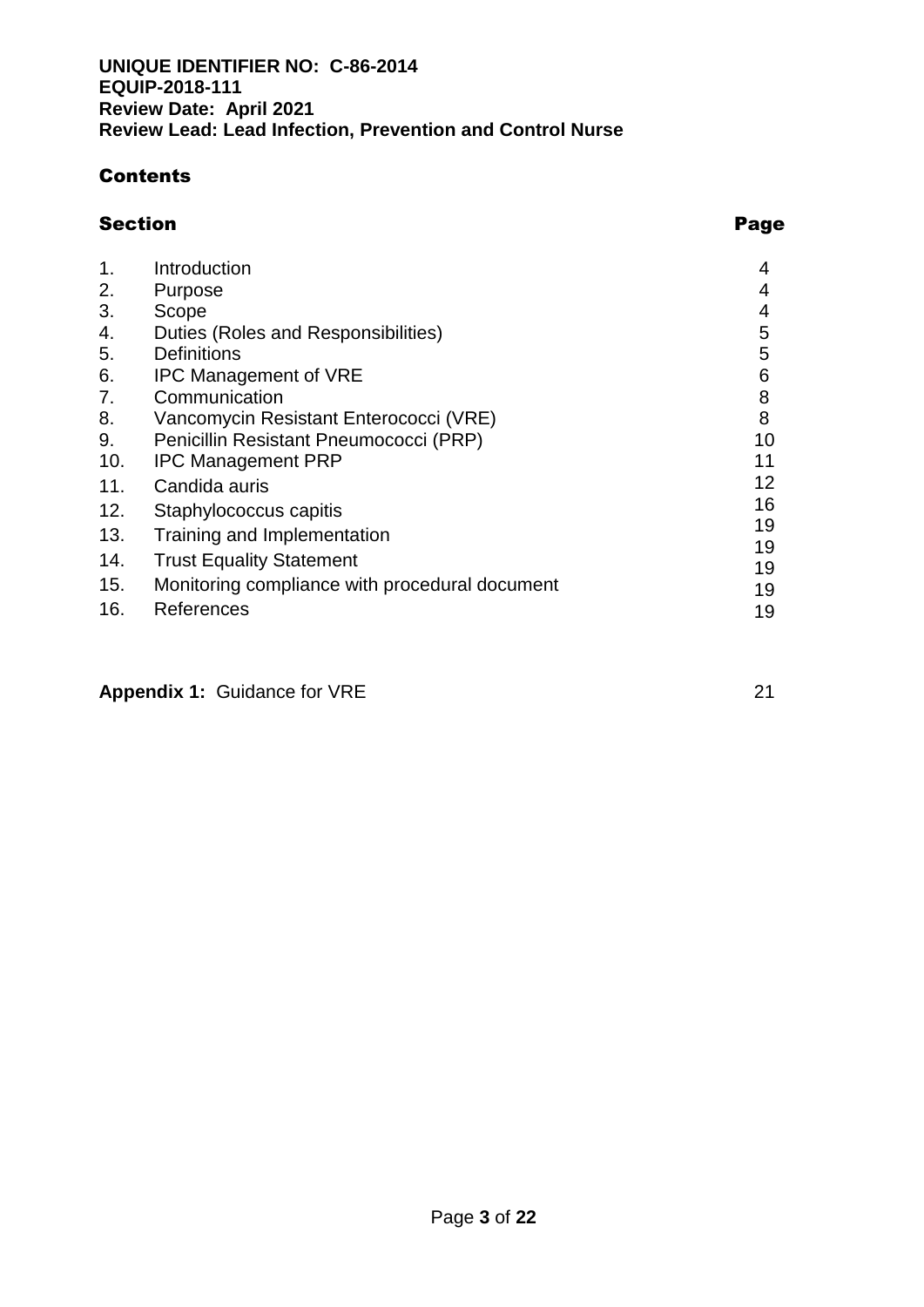# 1. Introduction

The identification and management of patients who are colonised with or have an infection caused by a multi-resistant organism other than MRSA (see Section T, Infection Control policies and guidelines) will be outlined in this policy and include:

- Vancomycin-Resistant Enterococci (VRE)
- Extended-spectrum Beta-Lactamase producing micro-organisms (ESBLs)
- Penicillin- Resistant Pneumococci PRP)
- Candida auris

# 1.1 Key Points

- What these organisms are
- Who, when and how to screen for these organisms
- Treatment and management

# 2. Purpose

Public Health England (PHE, 2015) acknowledge antimicrobial resistance as an increasing concern in the UK, with a rapid increase in the incidence of infection and colonisation by multi-drug resistant Carbapenemase-Producing organisms and Candida auris. It is also considered there is a high risk of this problem becoming widespread unless there is early and decisive action taken by trusts (PHE 2014, 2017). As part of the response to this problem, the English Surveillance Programme for Antimicrobial Utilisation and Resistance (ESPAUR) is developing and improving surveillance systems to measure antibiotic use and antibiotic resistance as well as measuring the impact of resistance of the safety of patients and the general public (PHE 2014).

The purpose of this policy is to ensure staff have access to information, consistent with national guidance regarding the screening, surveillance and management of patients who may be colonised or have an infection caused by any of the above multiresistant organisms.

# 3. Scope

This policy applies to all health care workers working within the Trust and should be used in conjunction with other relevant policies and guidelines, including the following policies from **'Infection Control Policies & Guidelines'**.

• Standard precautions: Section C • Decontamination and Disinfection policy: Section F • Hand hygiene policy: Section H • Isolation policy: Section K • Specimen policy: Section R • Bed management and movement of patients policy: Section W • Antibiotic guidelines: **Medicines Code**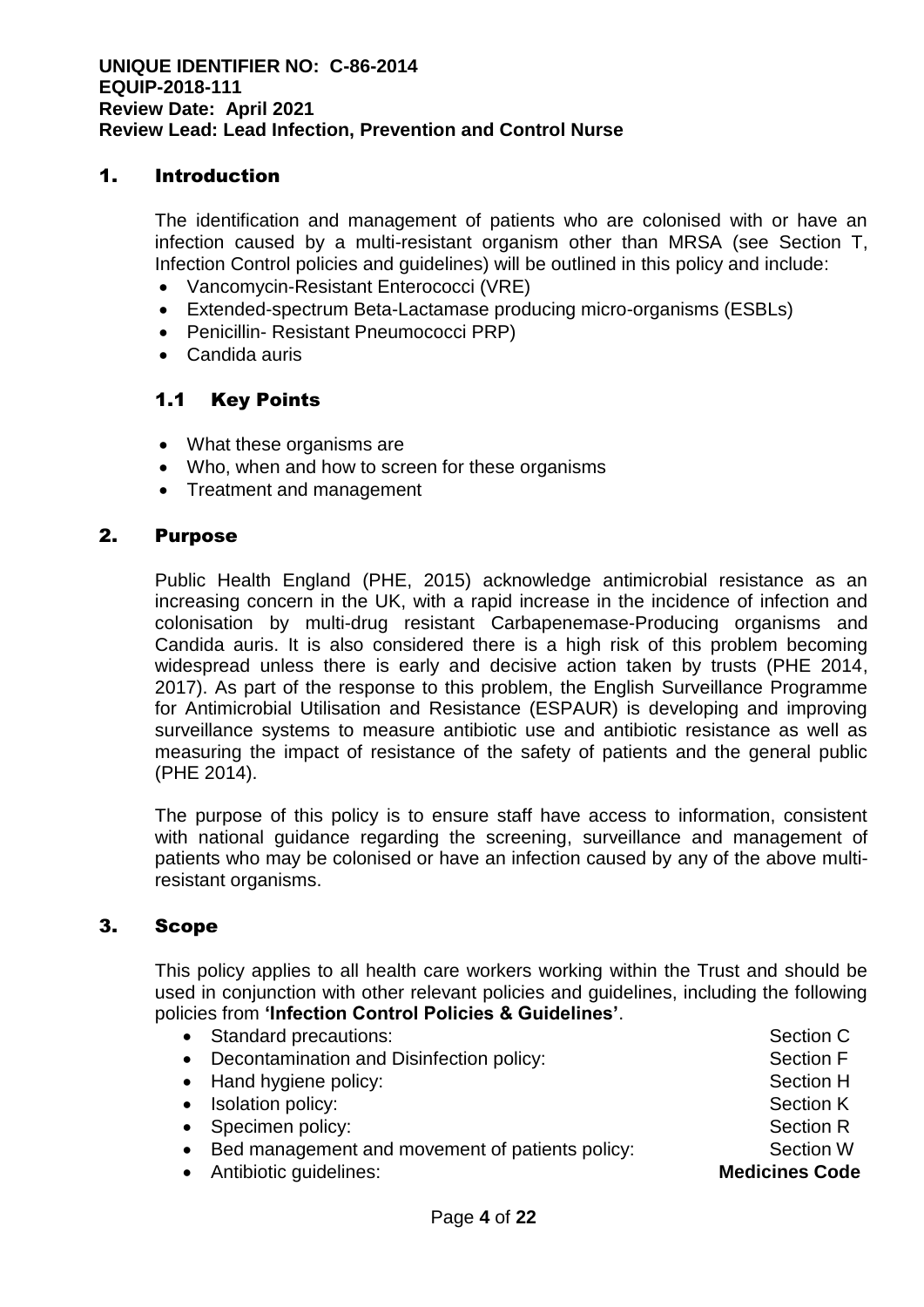# 4. Duties (Roles and Responsibilities)

#### **Chief Executive:**

Has overall responsibility for ensuring there are effective arrangements for Infection Prevention and Control (IPC) within the Trust to meet all statutory requirements.

#### **Director of Infection Prevention & Control (DIPC):**

Will provide assurance to the Trust Board that effective systems are in place to manage the stated multi-resistant organisms.

#### **The Infection Prevention & Control Team (IPCT):**

Is responsible for undertaking surveillance of multi-resistant organisms and will provide expert advice on relevant infection prevention and control (IPC) measures; the Microbiologists will advise regarding the clinical management of cases.

#### **The Infection Control Doctor (ICD)/DIPC:**

Will initiate an outbreak meeting in the event of an outbreak or cluster of cases.

#### **The microbiology laboratory**:

Will ensure screening and isolation of these multi-resistant organisms is in accordance with National Standard methods.

#### **All Staff:**

All staff that have patient contact are required to adhere to this policy.

# 5. Definitions:

**Candida auris:** Candida *auris* is a multi – resistant fungus that has recently emerged as a global threat. It is highly transmittable within healthcare settings and outbreaks due to Candida auris have been reported from hospitals around the world. The organism is capable of causing invasive infections in hospitalised patients which are difficult to treat.

**Carbapenemases:** enzymes that destroy carbapenems e.g. meropenem, ertapenem, imipenem.

**Close contact:** a person living in the same house, sharing the same sleeping space (room or hospital bay), or a sexual partner.

**Colonisation:** the presence of micro-organisms living harmlessly on the skin or within the bowel and causing no signs or symptoms of infection.

**Enterobacteriaceae:** a family of Gram negative bacteria commonly found in the human gastrointestinal tract. Sometimes, these bacteria can spread outside the gut and have the potential to cause serious infections such as urinary tract infections, bloodstream infections, wound infections and pneumonia. They include *E. coli* and *Klebsiella* spp. They are often referred to as coliforms.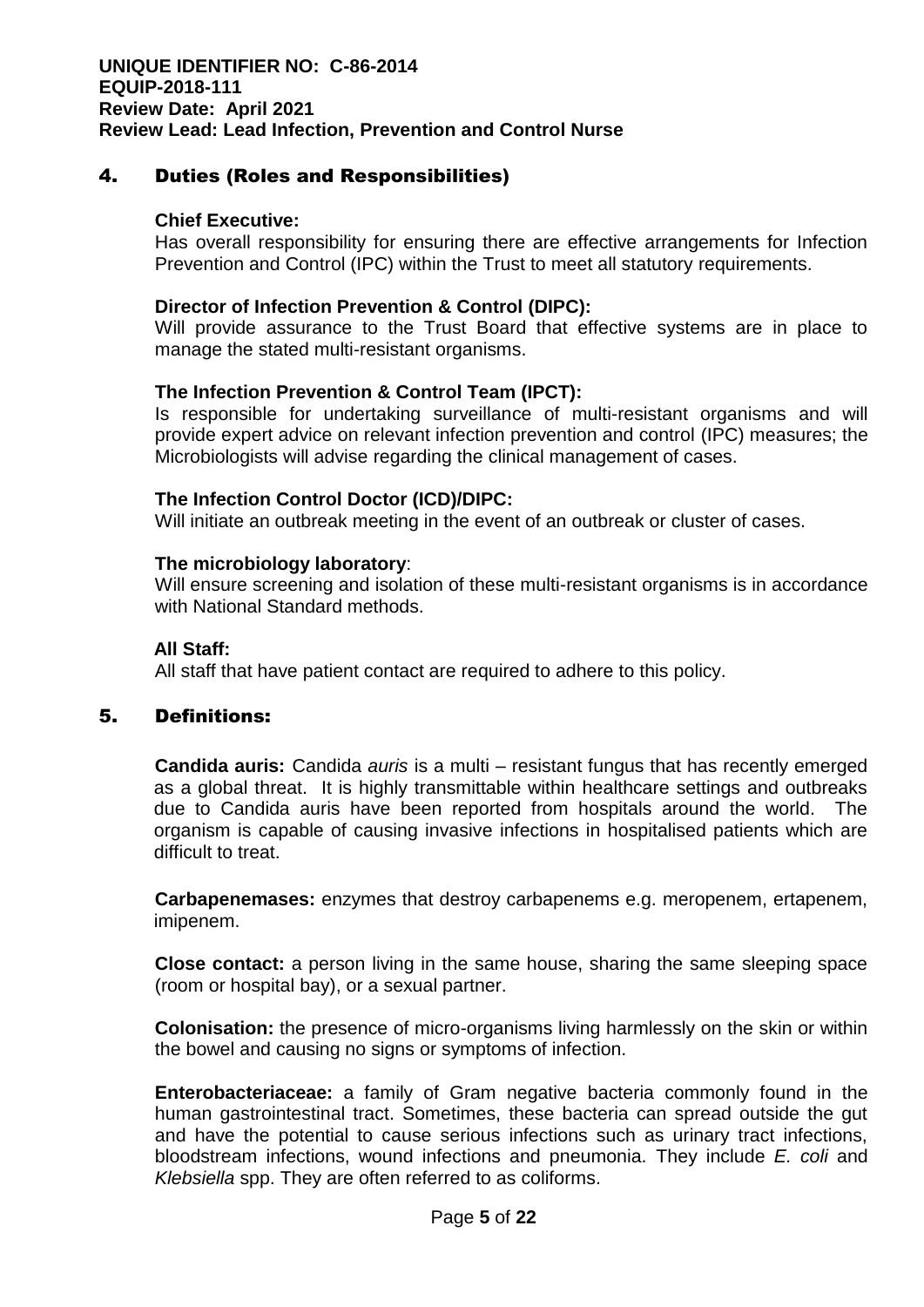# **Extended Spectrum Beta-lactamase (ESBL):**

An enzyme capable of conferring resistance to most Beta-lactam antibiotics, including penicillins and cephalosporins. Carbapenems usually retain activity against ESBLs.

**Glycopeptide-resistant enterococci (GRE) / Vancomycin resistant enterococci (VRE)** are organisms that have developed resistance to the class of antibiotics known as glycopeptides, such as vancomycin and teicoplanin. They are commonly found in the gastro-intestinal tract, in urine and faeces specimens and can also be found in the environment: in water, soil, on the hands of healthcare workers (HCWs) and equipment used in healthcare settings. There are very limited antibiotic options available to treat them.

**Penicillin Resistant Pneumococci (PRP):** *Streptococcus pneumoniae*, also known as the pneumococcus is a bacterium that can be found in the noses and throats of healthy children and adults, usually without causing any harm. It is the most common cause of community acquired bacterial respiratory tract infections. However, there is an increasing prevalence of resistance to penicillin amongst pneumococci, particularly in Spain, Romania and Bulgaria.

**Source isolation** is the physical separation of one patient from another in order to prevent spread of infection.

# 6. IPC Management – VRE screen positive patients or awaiting results

**Source Isolation:** Side room isolation precautions are required (with en-suite facilities), door closure and a standard precaution sign displayed on the door for the duration of hospitalisation or until screening results are known. If the side room has pressure facilities, this must be in negative pressure, unless neutropenic, when a neutral pressure room is advised. Fans are not advised within the isolation room. Only designated staff involved in the patient's care should access the isolation room.

**VRE Guidance:** All patients who are found to be positive for VRE must have a daily checklist completed by the nurse in charge of an area / matron, including weekly joint completion with an IPCN. Refer to appendix 9.

**Hand Hygiene:** To prevent the risk of bacterial cross transmission, strict adherence to the hand hygiene policy is advised. Alcohol gel is also effective and can be used if hands are not visibly soiled.

Patients should be advised about the need for a high standard of hand hygiene, after using the toilet, before mealtime, or handling continence products e.g. pads, urinary catheters and equipment. and especially if they develop loose stools or diarrhoea. Assistance must be provided to enable this.

**Personal Protective Equipment (PPE):** All staff that have direct contact with the patient, their immediate environment or blood / body fluids must wear single-use plastic aprons and gloves. PPE must be removed and discarded after each use and before leaving the room, with the exception of removing items to the sluice. In such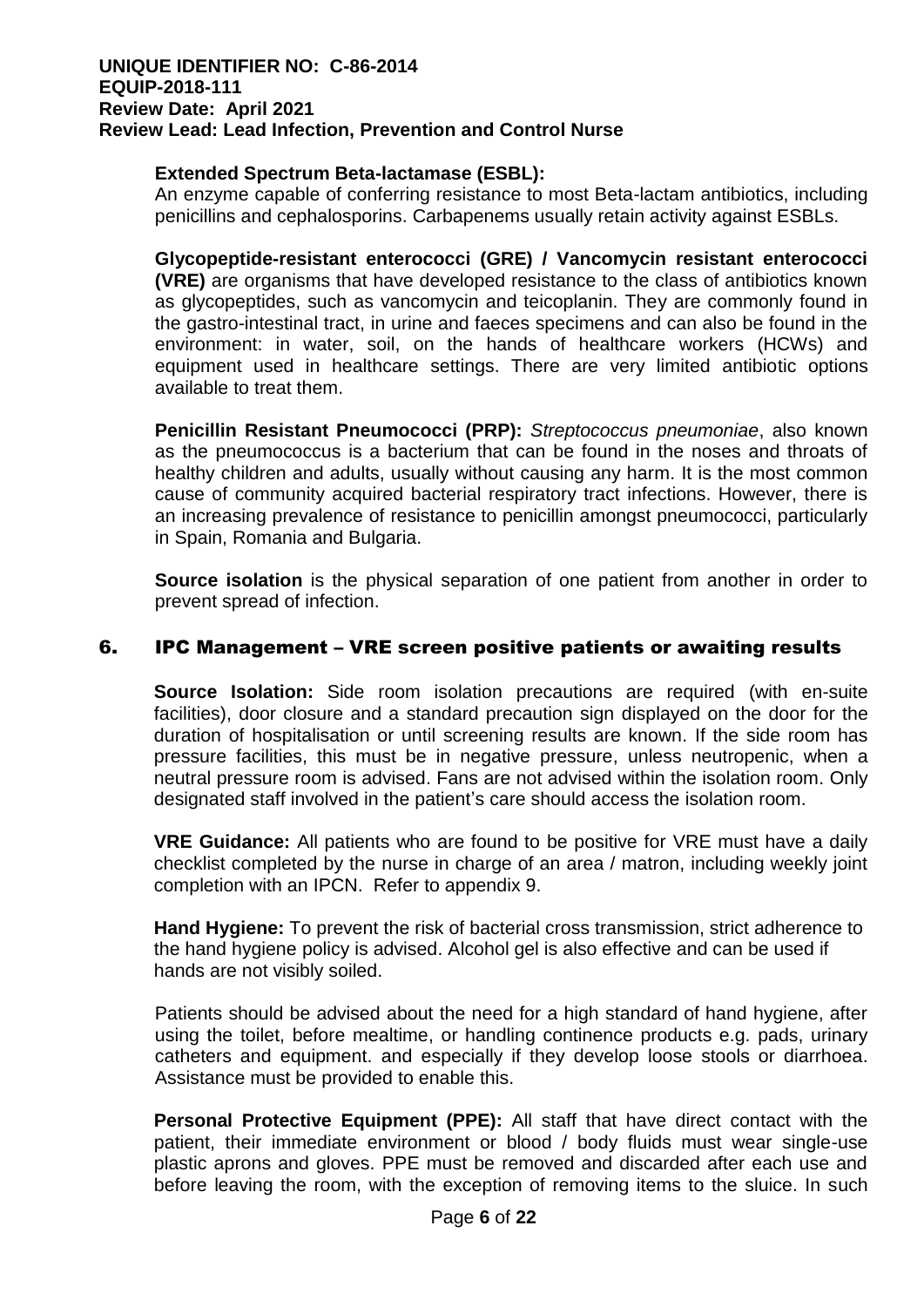instances, be aware of contact points that may become contaminated, and will require cleaning following removal of PPE. Where any part of the uniform, not protected by a plastic apron, is expected to come into contact with the patient, a long sleeve thumb loop gown is required e.g when assisting movement for a dependant patient.

**Linen:** All linen must be considered infectious and managed in accordance with CHFT linen policy.

**Waste Management:** All isolation rooms must have a domestic bin and an orange infectious waste bin, in accordance with CHFT waste policy.

**ANTT:** Scrupulous ANTT and infection prevention and control, practices are particularly important when using and caring for any invasive medical device such as intravenous lines, urinary catheters, enteral feeding equipment, colostomy / ileostomy to ensure optimum patient safety. Remove any devices that are no longer required**.**

# **Cleaning/Decontamination**

**Patient Environment:** Scrupulous cleaning and disinfection of all surfaces is required. Cleaning services must be informed that the patient's room requires thorough cleaning with a chlorine-based disinfectant (such as Tristal) twice daily paying particular attention to those that may have had patient or staff hand contact e.g. door handles, touch plates, light switches.

A RED clean is required on patient transfer/discharge – this includes a full terminal clean with Tristal followed by HPV room decontamination.

**Patient Equipment:** All the equipment and room furniture must be decontaminated daily. Any equipment required for patient management should be single patient use only or dedicated to that patient only and cleaned thoroughly after use.

Commodes must be decontaminated **after every use with** chlorine-based disinfectant, for example Tristel.

Blood pressure cuffs should be single-patient use only

Endoscopes - there are no extra decontamination requirements for endoscopes above the usual organisational procedures. Any attached cameras / equipment which cannot be steam sterilised, should be protected using a single-use covering and thoroughly chemically disinfected between patients after removal.

Single use items - keep minimal stock in the isolation room to avoid contamination; otherwise these would need discarding ie unused wrapped single-use. Single use items such as cleansing foam must be disposed on patient discharge.

Mattresses - conventional mattresses should be checked by unzipping the cover to check for breaches; covers must be cleaned and disinfected. If any breaches are apparent, the mattress must be condemned. Refer to the intranet for specialist mattress cleaning:

**Clinical investigations:** Patients with VRE can undergo departmental investigations, provided the department has been informed in advance. It is recommended that patients are seen last on the list where possible **(**unless clinical need is a priority**)** and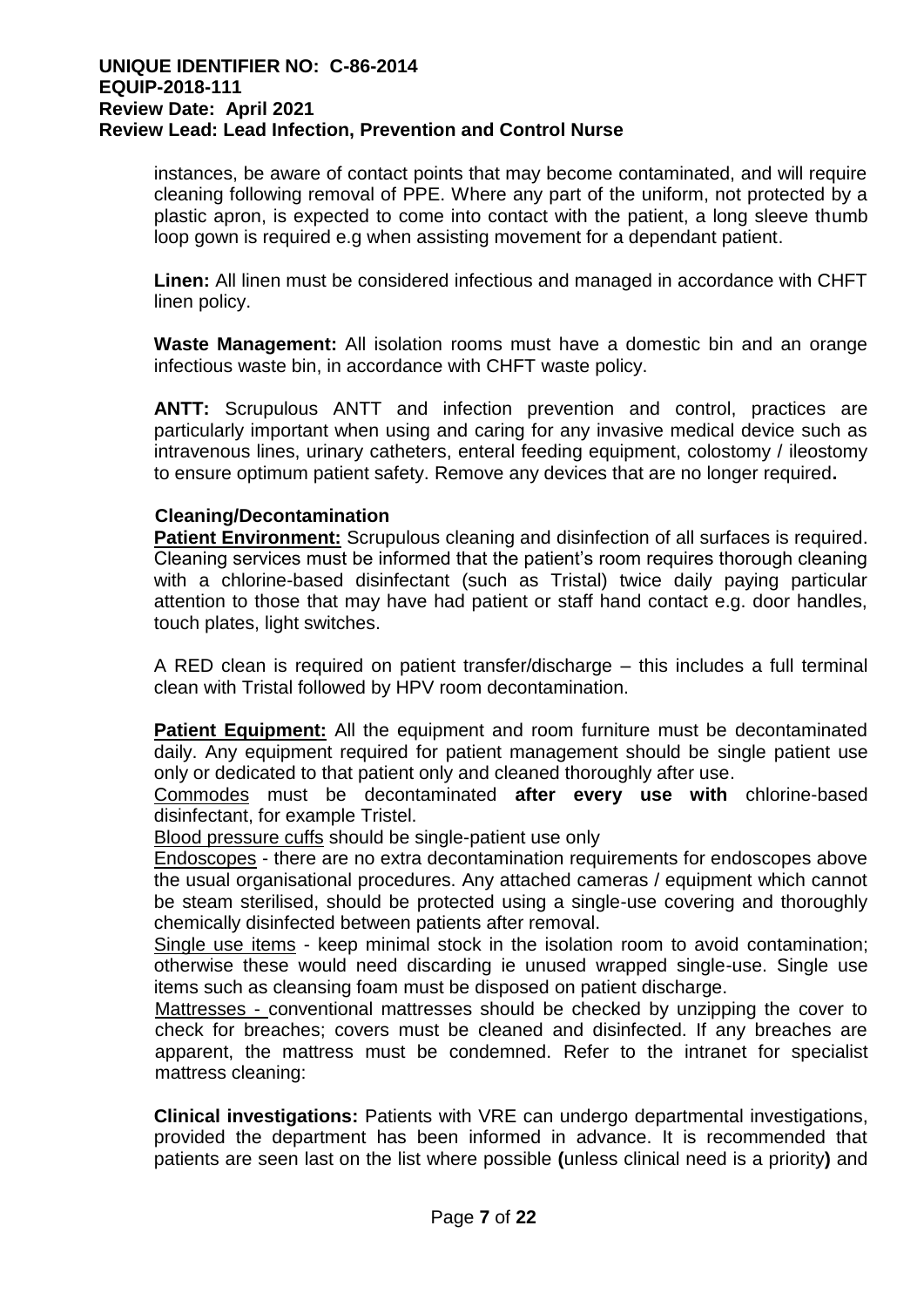are dealt with promptly to minimise delay within the department. Decontamination of all equipment should be undertaken with Tristel.

**Transfers to other wards or health settings:** transfers can occur **only if clinical need dictates.** The receiving area **must** be informed in advance of the VRE status to ensure that the appropriate facilities are available and the required precautions are applied. Movement for non-clinical reasons is not advised.

In conjunction with full discharge / transfer planning, a transfer form (Appendix 8) requires completion to notify of an individual carrying or infected with VRE or other multidrug-resistant organisms.

**Transporting by Hospital Transport:** If clinically well, patients with VRE can be transported with other patients as long as any open wounds are covered, they are continent of urine and faeces and the ambulance crew maintains standard infection control precautions

**Visitors:** are not required to wear PPE unless involved in the patient's personal care. Decontaminate of hands is required immediately prior to leaving an isolation room and are advised not to wander around the ward or visit other patients. A contact advisory leaflet is available in appendix 7.

**Outpatients:** Known VRE positive patients should be planned at the end of the clinic list if possible, to enable thorough environmental cleaning to be undertaken following the appointment. For all patients - If admission is being planned, the risk assessment questions (page 7) must be completed and the receiving ward/department notified so that isolation precautions and screening can be initiated on admission.

# 7. Communication

Communication is vital and required when a suspected/confirmed case is identified: This includes communication with:

- The patient
- Microbiologists/IPCT
- Clinical team and nursing staff (including visiting staff)
- Laboratory personnel
- The patient's GP plus any other relevant care provider
- Cleaning services
- Clinical departments as required.
- PHE (appendix 4)

IPC will also add an infection risk alert to the patient's EPR

# 8. Vancomycin-resistant Enterococci (VRE)

VRE (may also be referred to as Glycopeptide-resistant enterococci) and have become a problem in healthcare premises in many parts of the world, particularly in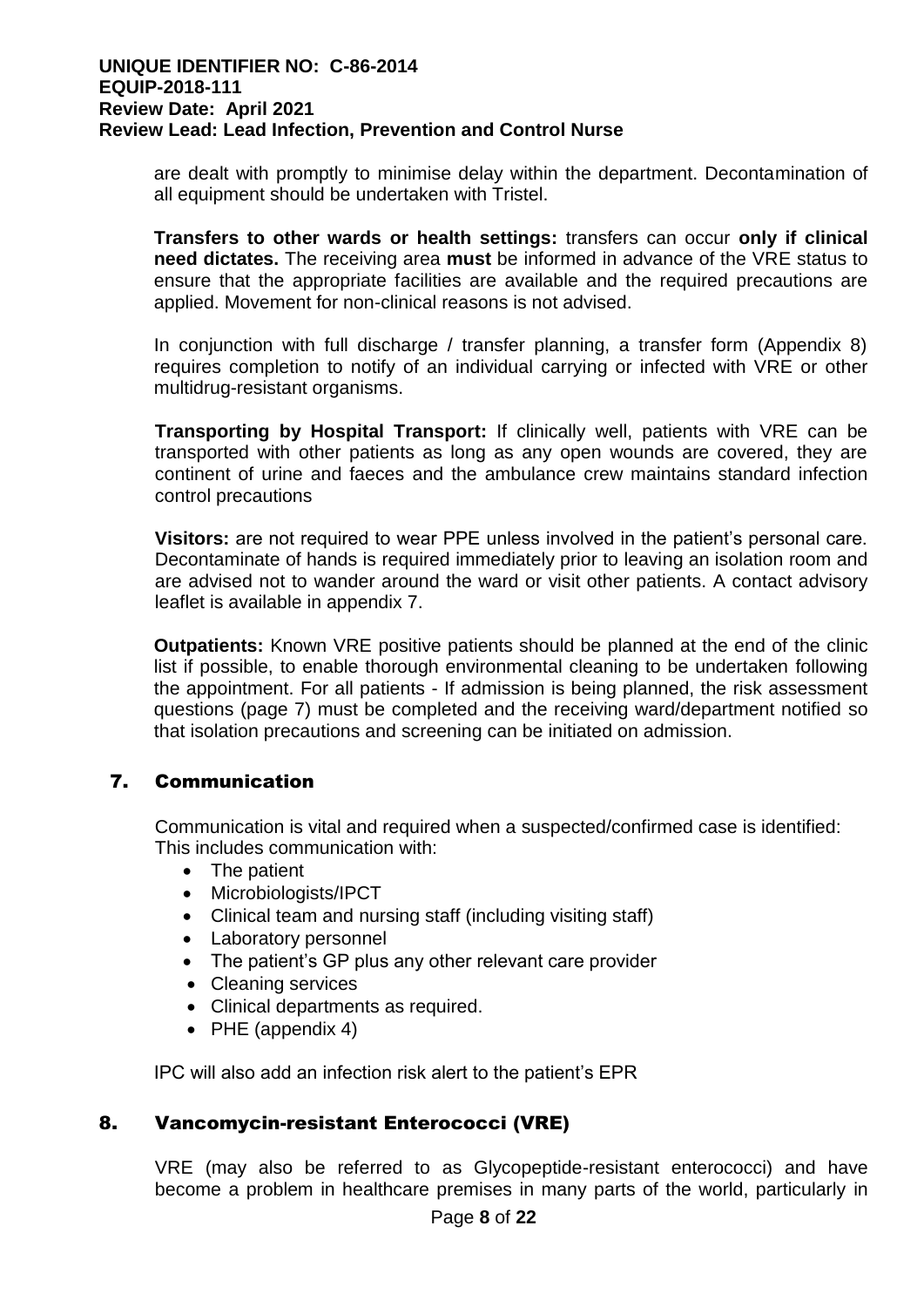larger hospitals where the glycopeptides antibiotics (vancomycin, teicolplanin) have been heavily used. Reporting of all cases of VRE/GRE is mandatory in England and Wales. The term VRE, will be used in the remainder of this document.

Further information on VRE is available prom Public Health England at: [https://www.gov.uk/guidance/enterococcus-species-and-glycopeptide-resistant](https://www.gov.uk/guidance/enterococcus-species-and-glycopeptide-resistant-enterococci-gre)[enterococci-gre](https://www.gov.uk/guidance/enterococcus-species-and-glycopeptide-resistant-enterococci-gre)

**Transmission:** Within a healthcare setting, this can be by direct or indirect contact i.e. by the hands of HCWs which may not have been adequately decontaminated following contact with an affected patient, their immediate environment or equipment.

**Screening:** There is currently no programme for systematic routine screening for VRE, however, there may be a need to screen patients admitted from other hospitals where VRE is endemic or there is an on-going outbreak. This will be considered by the IPCT on a case-by-case basis.

**Decolonisation of colonised patients:** The principal site of colonisation with VRE is in the gut. Although attempts have been made to eradicate gastrointestinal carriage using non-absorbable agents, evidence is inconclusive and decolonisation of patients is not currently recommended.

**Prophylaxis or surgical procedures:** Patients colonised / infected with VRE may require prophylaxis with antimicrobial agents active against the organisms prior to some surgical procedures, particularly those which involve the insertion of prosthetic devices or materials. **Please liaise with a Consultant Microbiologist for advice.**

**IPC Management:** Refer to page 11 for generic IPC management.

# Extended-spectrum Beta-lactamase producing micro-organisms (ESBLs)

# **What are ESBLs?**

ESBLs are one of a group of enzymes produced by certain bacteria, most commonly *Escherichia coli* and *Klebsiella* species, which are also referred to as coliforms. These enzymes break down antibiotics belonging to the beta-lactam group, making them ineffective. Bacteria that produce ESBLs are resistant to all 'beta-lactam' antibiotics e.g. Penicillins, Co-amoxiclav and Cephalosporins. These bacteria are also commonly resistant to other non beta-lactam antibiotics e.g. Trimethoprim, Ciprofloxacin and Gentamicin (Health Protection Agency (HPA) 2014).

#### . **Background and risk factors:**

ESBLs were first described in the mid1980s and mostly found in hospital patients. However, since 2000, they have been increasingly found in patients in the community with no previous links with hospital (Woodford et al, 2004) and in patients who have been hospitalised abroad.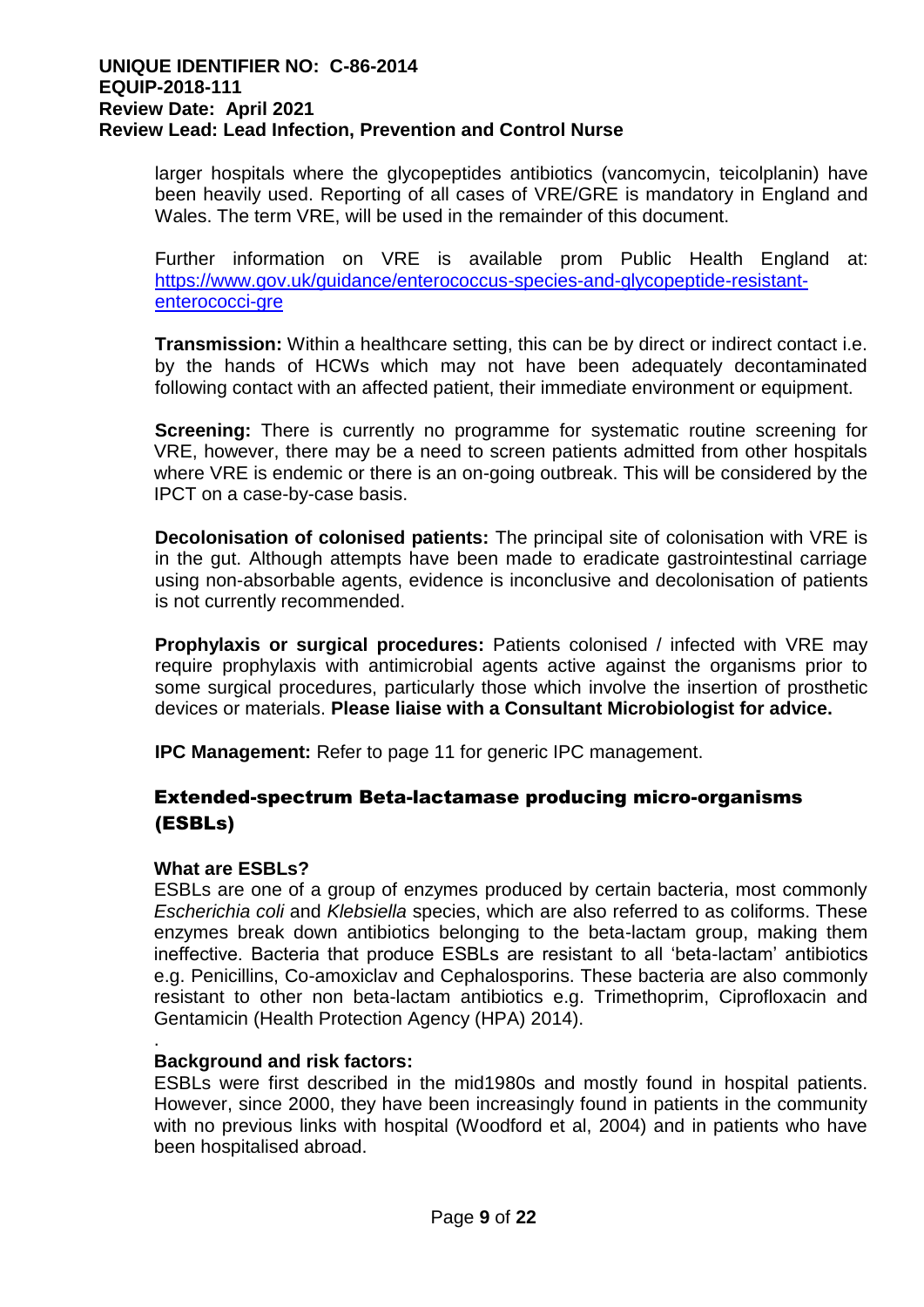The following are risk factors for infection with ESBL:

- Previous history of ESBL colonisation or infection
- Repeated courses of antibiotics particularly for urinary tract infections
- Recent broad spectrum antibiotics such as Cephalosporins or Quinolones
- Previous hospitalisation particularly involving specialist or intensive care
- Contact with areas of the world where there is a higher prevalence of ESBL organisms (e.g. Indian sub-continent, Southern Europe)
- Presence of a device that breaches the skins normal line of defense i.e. urinary catheters and intravenous cannulae (HPA 2014)

**Screening:** There is currently no programme for systematic routine screening.

**Transmission:** It is thought ESBLs are mostly spread person to person by faecal contamination of the hands (including from the hands of health care workers) or transfer from an environmental source or contaminated equipment (Bloomfield et al 2005).

**Treatment:** If the patient is colonised with the bacteria and does not display any signs/symptoms of infection, it is unlikely that s/he will require antibiotic treatment. However, if signs/symptoms of infection are present, antibiotic treatment should be considered, with Microbiologist involvement as required.

**IPC Management:** Refer to page 11 for generic IPC management with the exception of cleaning where the patient's room requires thorough cleaning with a chlorine-based disinfectant (such as Tristel) twice daily paying particular attention to those that may have had patient or staff hand contact e.g. door handles, touch plates, light switches, and an AMBER clean on patient transfer/discharge.

**Patient Information:** A patient information leaflet is available on the intranet in the patient leaflet repository.

# 9. Penicillin-resistant Pneumococci (PRP)

*Streptococcus pneumoniae* (bacteria also known as pneumococci) commonly colonise the human nasopharynx, especially in young children. Transmission occurs when there is extensive close contact with cases or carriers and is usually by droplet spread although it may also be via direct oral contact or by contact with an article soiled by respiratory discharges. In the hospital environment, spread is usually limited to patients in the next one to two beds.

The risk of infection is higher in those with splenic dysfunction (including sickle cell and coeliac disease) and immunodeficiency e.g. due to chemotherapy, diabetes and HIV (Hawker, p 190).

The following procedures are considered likely to be aerosol generating procedures (AGP's) that are capable of transmitting respiratory pathogens when undertaken on patients with a respiratory tract infection (RTI):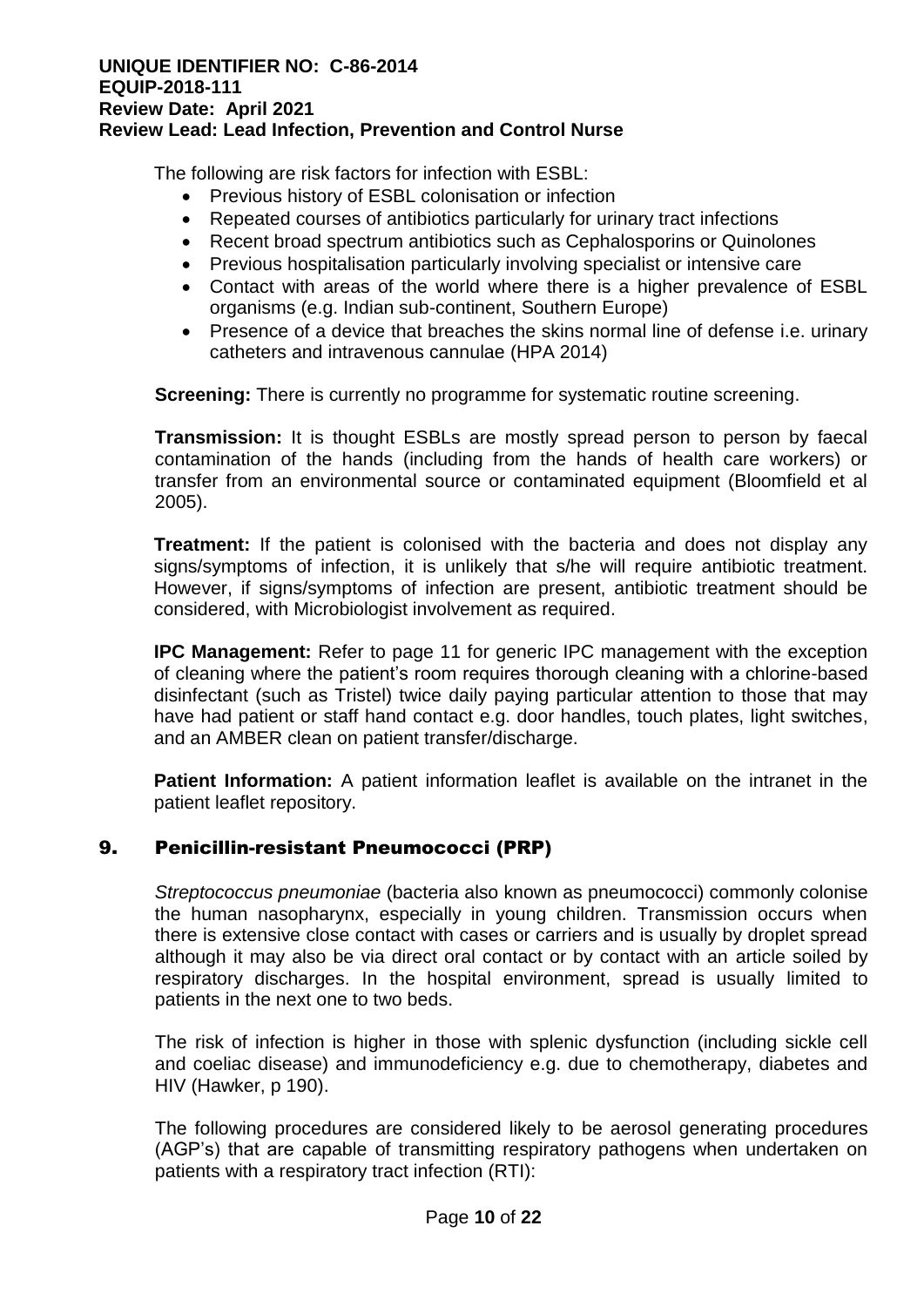- Cardiopulmonary resuscitation
- Bronchoscopy
- Surgery and post mortem procedures in which high-speed devices are used
- Non-invasive ventilation (NIV) e.g. Bilevel Positive Airway Pressure Ventilation (BiPAP) and Continuous Positive Airway Pressure (CPAP)
- High Frequency Oscillatory Ventilation (HFOV)
- Induction of sputum

Other procedures / equipment may generate aerosol from material other than patients' secretions but are **NOT** considered to represent a significant infectious risk. These include:

- Administration of pressurised humidified oxygen
- Administration of medication via nebulisation

**Treatment** - Appropriate antibiotic therapy is required according to the patient's clinical condition and liaison with Consultant Microbiologist as necessary.

# 10. IPC Management (PRP)

**Source Isolation** - Side room isolation with respiratory isolation precautions until 48 hours of appropriate antibiotics have been given. Door closure is essential and a respiratory precaution sign should be displayed on the door. Ensure tissues are provided and that these are safely disposed of into the hazardous (orange) waste stream.

**Hand Hygiene** – To prevent the risk of bacterial cross transmission, strict adherence to the hand hygiene policy is advised. Alcohol gel is also effective and can be used if hands are not visibly soiled.

# **Personal Protective Equipment:**

FFP3 respirator, fluid repellent gown, gloves and eye protection e.g. goggles or full face visor should be worn for all AGPs. Any HCW required to wear an FFP3 respirator should have undertaken FFP3 respirator fit testing prior to using it.

#### **Aerosol Generating Procedures:**

AGPs should only be carried out when essential. Where possible, they should be carried out in well-ventilated single rooms with the doors closed. Only HCWs needed to undertake the procedure should be present. Staff undertaking the procedure and those within the room should wear PPE as specified above.

#### **Linen:**

All linen must be considered infectious and managed in accordance with CHFT linen policy.

# **Waste Management:**

All isolation rooms must have a domestic bin and an orange infectious waste bin, in accordance with CHFT waste policy.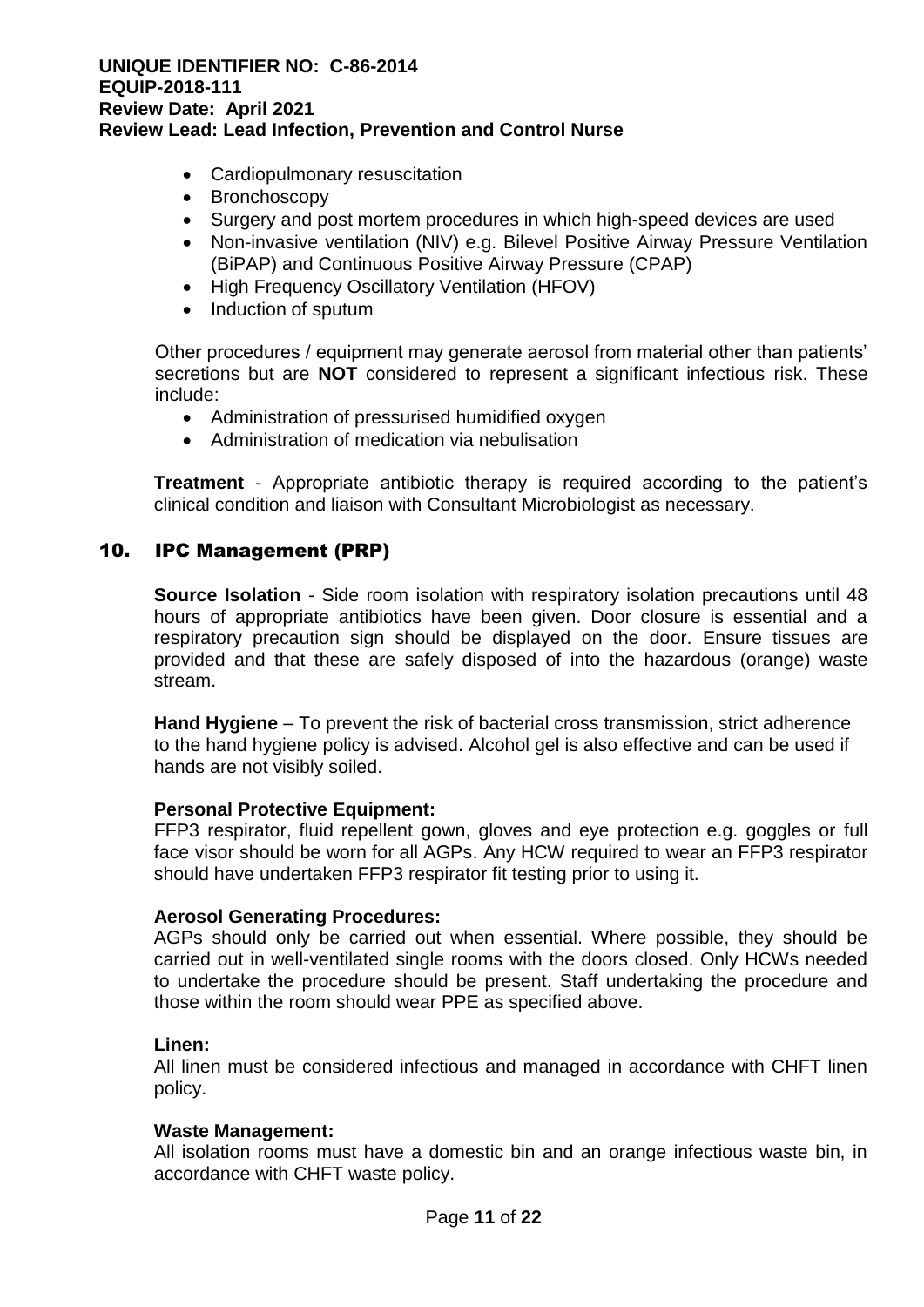# **Cleaning/Decontamination:**

Patient Environment: Scrupulous cleaning and disinfection of all surfaces is required. Cleaning services must be informed the patient's room requires thorough cleaning with a chlorine-based disinfectant (such as Tristel) twice daily paying particular attention to those that may have had patient or staff hand contact e.g. door handles, touch plates, light switches.

An AMBER clean with Tristel is required on patient transfer/discharge.

N.B. If the patient has been discharged from a bed space within a ward/bay area, a terminal clean of the bed space with a chlorine-releasing agent must be carried out, including a curtain change.

Patient Equipment: All the equipment and room furniture must be decontaminated daily. Any equipment required for patient management should be single patient use only or dedicated to that patient only and cleaned thoroughly after use.

# **Visitor information:**

- Hand hygiene prior to entry and after leaving the isolation room is required
- Cuts / grazes should be covered with a waterproof dressing
- Gloves and aprons are not required unless visitors are providing care such as help with washing and dressing
- Visitors to patients ventilated with NIV or HFOV may be exposed to potentially infectious aerosols. The number of visitors should be limited where possible; they should be informed of the risks and offered PPE as recommended for staff

# 11. Candida auris (C. auris)

PHE (2017) have recently produced guidance for the laboratory investigation, management and infection prevention and control for cases of Candida auris via link below:

[https://assets.publishing.service.gov.uk/government/uploads/system/uploads/attachme](https://assets.publishing.service.gov.uk/government/uploads/system/uploads/attachment_data/file/637685/Updated_Candida_auris_Guidance_v2.pdf) [nt\\_data/file/637685/Updated\\_Candida\\_auris\\_Guidance\\_v2.pdf](https://assets.publishing.service.gov.uk/government/uploads/system/uploads/attachment_data/file/637685/Updated_Candida_auris_Guidance_v2.pdf)

#### **What is Candida auris**:

Candida are a large family of fungi that lives on human skin and inside the body. Candida auris is a species of candida; it is less common than other types of Candida but highly transmittable and resistant to treatment (PHE 2017).

#### **Background:**

PHE (2017) report that Candida *auris* is a recently identified *Candida* species that has been associated with infection and outbreaks in healthcare settings on five continents. It has been isolated from a range of body sites, including skin (very common), urogenital tract (common), and respiratory tract (occasional), and resulted in invasive infections, such as candidaemia, pericarditis, urinary tract infections and pneumonia. Candida *auris* affects both paediatric and adult populations and has predominantly been identified in critically unwell patients in high dependency settings. Significantly, all *C. auris* isolates from the UK have demonstrated reduced susceptibility to the first line antifungal therapy, fluconazole, and variable susceptibility to other antifungal agents.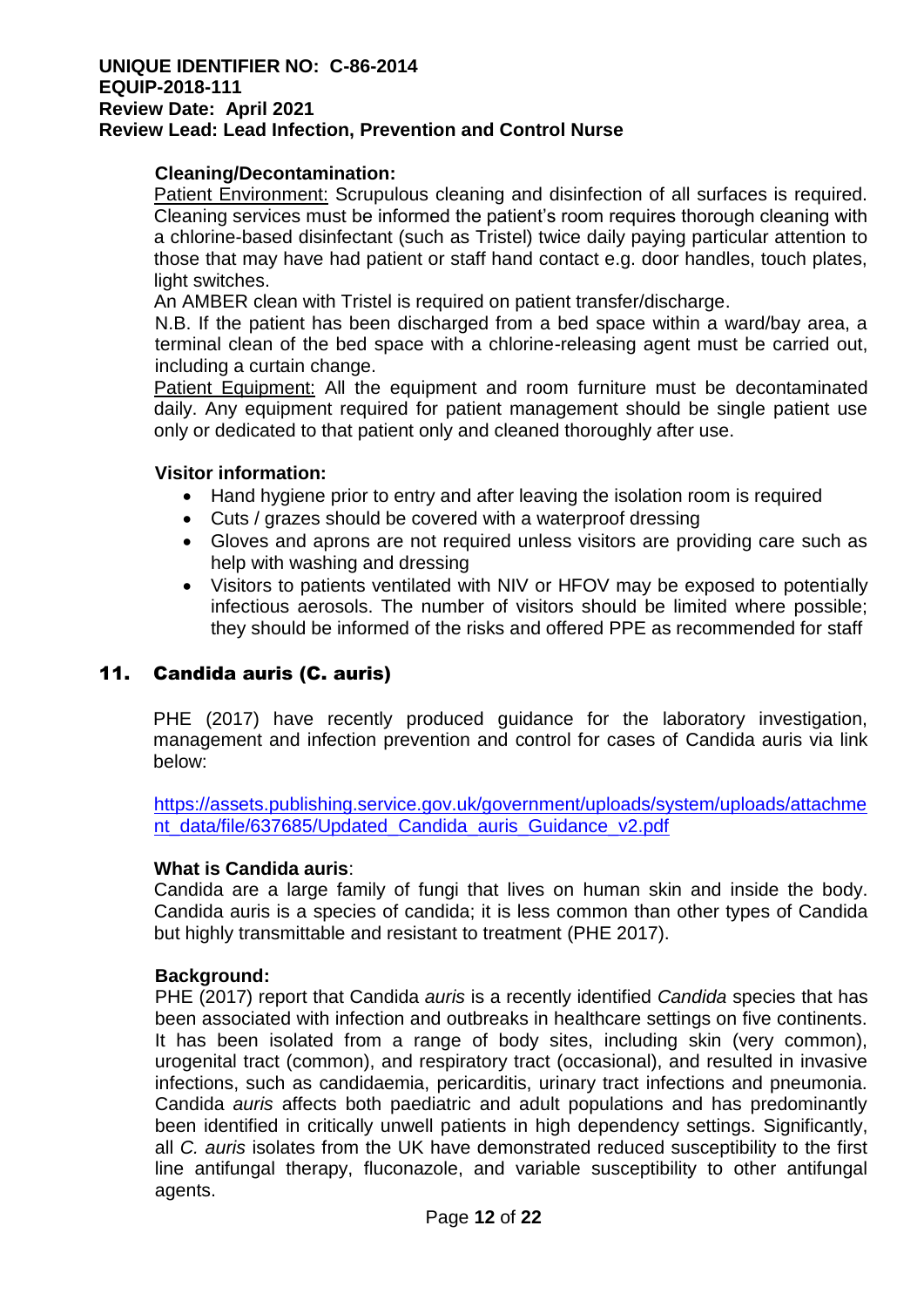Approximately one quarter of reported Candida *auris* detections are clinical infections. So far there have been three large nosocomial intensive care unit outbreaks in England, which despite intensive infection prevention and control measures have been difficult to control.

Difficulties with identification of this organism in the laboratory and uncertainty about routes of transmission have impacted significantly on outbreak detection and management. By the end of July 2017, there have been over 200 patients with *C. auris* initially detected in 20 NHS Trusts and independent healthcare providers (first detection only), and over 35 additional hospitals in the UK have received patients with a known *C. auris* detection.

# **Transmissibility:**

Candida auris is considered to be highly transmissible between patients and from contaminated environments with several affected hospitals reporting time from initial exposure to colonisation as low as within four hours (PHE 2017), stressing the importance of instituting effective IPC practices to prevent cross transmission. Hand hygiene is vital. Transmission directly from fomites (such as blood) and equipment such as pressure cuffs, stethoscopes and any other equipment in contact with the patient is also of significance (PHE 2017).

# **Laboratory Responsibility:**

The Microbiology laboratory identifies all Candida isolates from ICU, Haematology unit and oncology patients; using the MALDI-TOF Biotyper..

Any isolation of Candida auris or suspected Candida auris will be telephoned immediately to the duty consultant microbiologist and Infection control. The result will also be sent to ICNet.

In the case of a suspected outbreak any screening swabs will be sent to Microbiology for testing. Any positives will be telephoned to the microbiologist on call and infection control.

These isolates will be sent to the reference laboratory for confirmation and typing (when applicable).

# **Treatment:**

This is a multi-resistant Candida species. If treatment is clinically indicated, this must be discussed with the on-call microbiologist.

# **Colonisation:**

If the patient is colonised with the fungi and does not display any signs / symptoms of infection, it is unlikely they will require antifungal treatment. Clinical experience to date has shown that colonisation tends to persist and is difficult to eradicate, making IPC strategies particularly important. However, it is still recommended that strategies to prevent and/or treat colonisation include:

- Strict adherence to central and peripheral catheter care bundles, urinary catheter care bundle and care of the tracheostomy site
- Prompt removal of venous cannulas if there is any sign of infection
- High standards of aseptic technique when undertaking wound care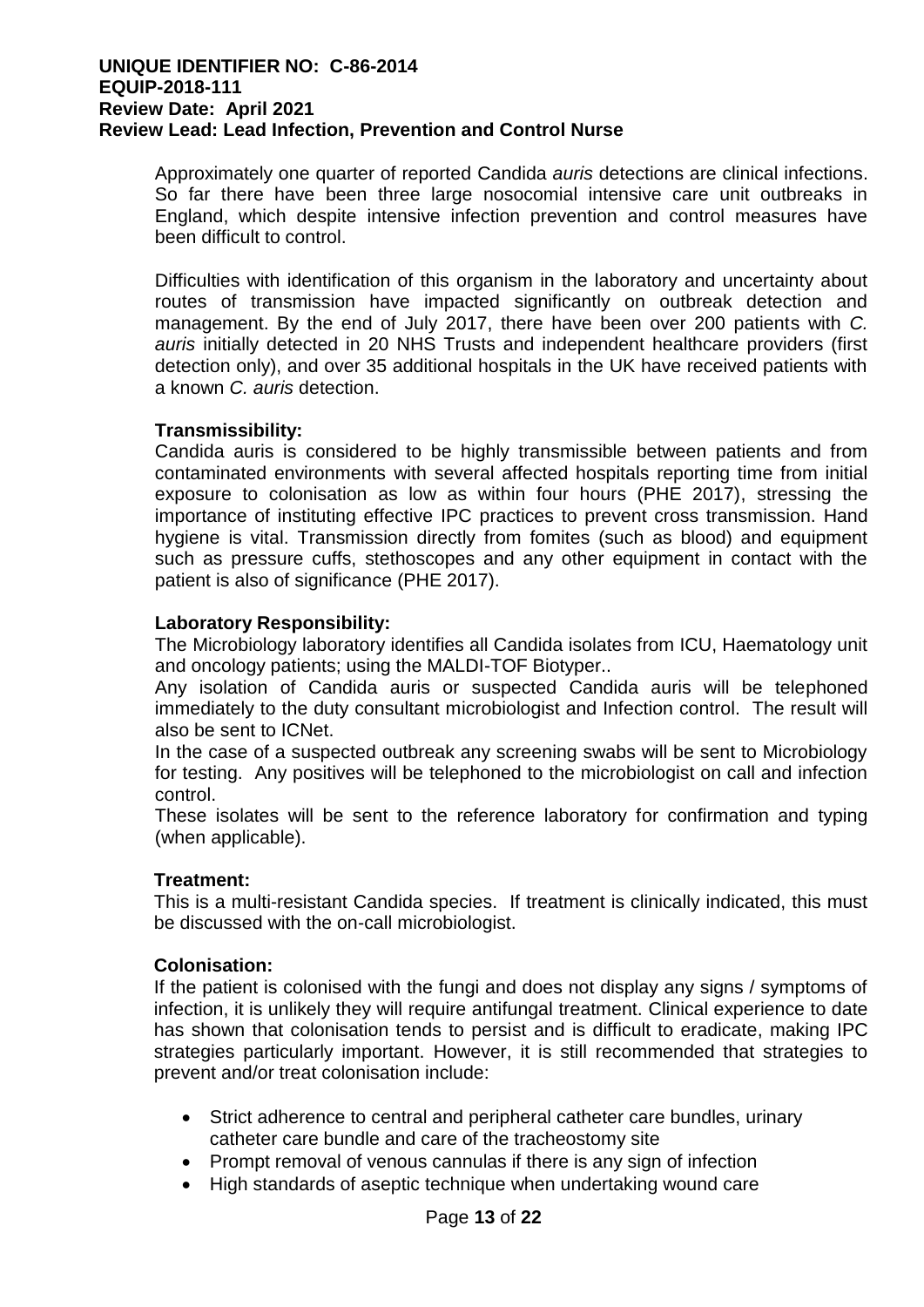• Skin decontamination with chlorhexidine washes in critically ill patients.

#### **Screening:**

According to PHE (2017) Screening is recommended as follows:

- Any novel detection in a Trust should be an indicator to screen close contacts
- If the patient has been isolated during admission on a ward other than an intensive care setting, Trusts are advised to speciate all candida isolates from the same unit to the species level, using an appropriate method that will detect *C. auris* for the subsequent four weeks
- In all cases, in the four weeks prior to diagnosis in the index patient, hospitals should look back to see if there has been an increase in detection of *Candida*  spp in the same intensive care setting or ward as this may represent unrecognised transmission
- If the index patient was not isolated, close contacts who have been in the same bay with an affected patient in the 48 hours prior to first identification should be isolated or co-horted with other contacts and cared for with enhanced infection prevention and control measures as detailed below for cases. Close contacts can be de-isolated after three consecutive negative screens at least 24 hours apart

Screens can be obtained with routine swabs. Suggested screening sites, based on the predilection of *Candida* spp to colonise the skin and mucosal surfaces i.e. genitourinary tract, gastrointestinal, mouth and respiratory tract, are:

- groin and axilla (the most persistently positive in Trusts that have conducted screening)
- urine (there have been several cases of persistent urinary colonisation in catheterised patients)
- nose and throat
- perineal swab
- rectal swab or stool sample

Other sites that may be considered if clinically indicated are:

- low vaginal swab
- sputum / endotracheal secretions
- drain fluid (abdominal/pelvic/mediastinal)
- cannula entry sites
- wounds

#### **Reporting positive results to PHE**

All newly positive screens or clinical samples from patients unknown to be colonised should be reported to the local PHE Centre Health Protection Team (HPT) – a detailed Standardised Operating Procedure has been developed for HPTs to utilise which details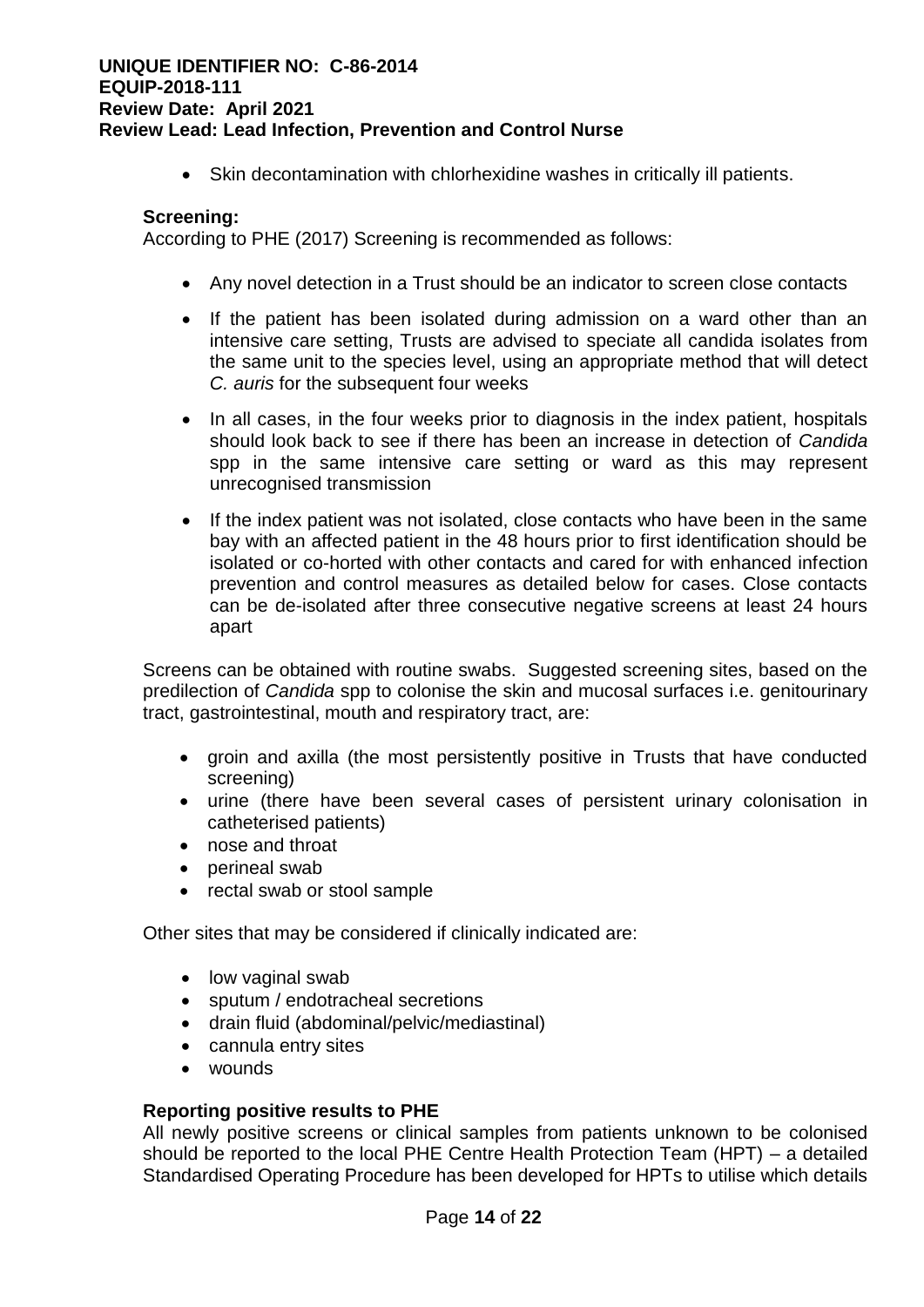specifics of cases definitions, isolation of cases and contacts, and ward screening for both single sporadic cases and potential outbreak scenarios.

# IPC Management – Candida auris screen positive patients or awaiting results

# **Source Isolation:**

Side room isolation precautions are required (with en-suite facilities), door closure and a standard precaution sign displayed on the door for the duration of hospitalisation if a patient is either colonised or infected with the organism, or if a patient has been transferred from an affected UK hospital or a hospital abroad until screening results are available. Only designated staff involved in the patient's care should access the isolation room.

**Hand Hygiene** - To prevent the risk of cross transmission, strict adherence to the hand hygiene policy is advised. PLEASE NOTE - hand hygiene using soap and water MUST be followed by alcohol hand rub on dry hands

Patients should also be advised about the need for a high standard of hand hygiene, after using the toilet, before mealtime, or handling continence products e.g. pads, urinary catheters and equipment. Assistance must be provided to enable this.

**PPE** – All staff that have direct contact with the patient, their immediate environment or blood / body fluids must wear single-use plastic aprons and gloves (or gowns if there is a high risk of soiling with blood or body fluids, or likely physical contact with patient's skin). These should be donned after hand washing and before entering the room and removed and discarded in the room, followed by thorough hand wash and application of alcohol hand rub on dry hands before exit. (with the exception of removing items to the sluice. In such instances, be aware of contact points that may become contaminated, and will require cleaning following removal of PPE). Visors and masks are not routinely required and should be worn only if there is a procedural risk of spillage or splashes

# **Linen:**

All linen must be considered infectious and managed in accordance with CHFT linen policy.

# **Waste Management:**

All isolation rooms must have a domestic bin and an orange infectious waste bin, in accordance with CHFT waste policy.

# **ANTT:**

Scrupulous ANTT and IPC practices are particularly important when using and caring for any invasive medical device such as intravenous lines, urinary catheters, enteral feeding equipment, colostomy / ileostomy to ensure optimum patient safety. Remove any devices that are no longer required.

# **Single use equipment:**

Is advised for all infected/colonised patients.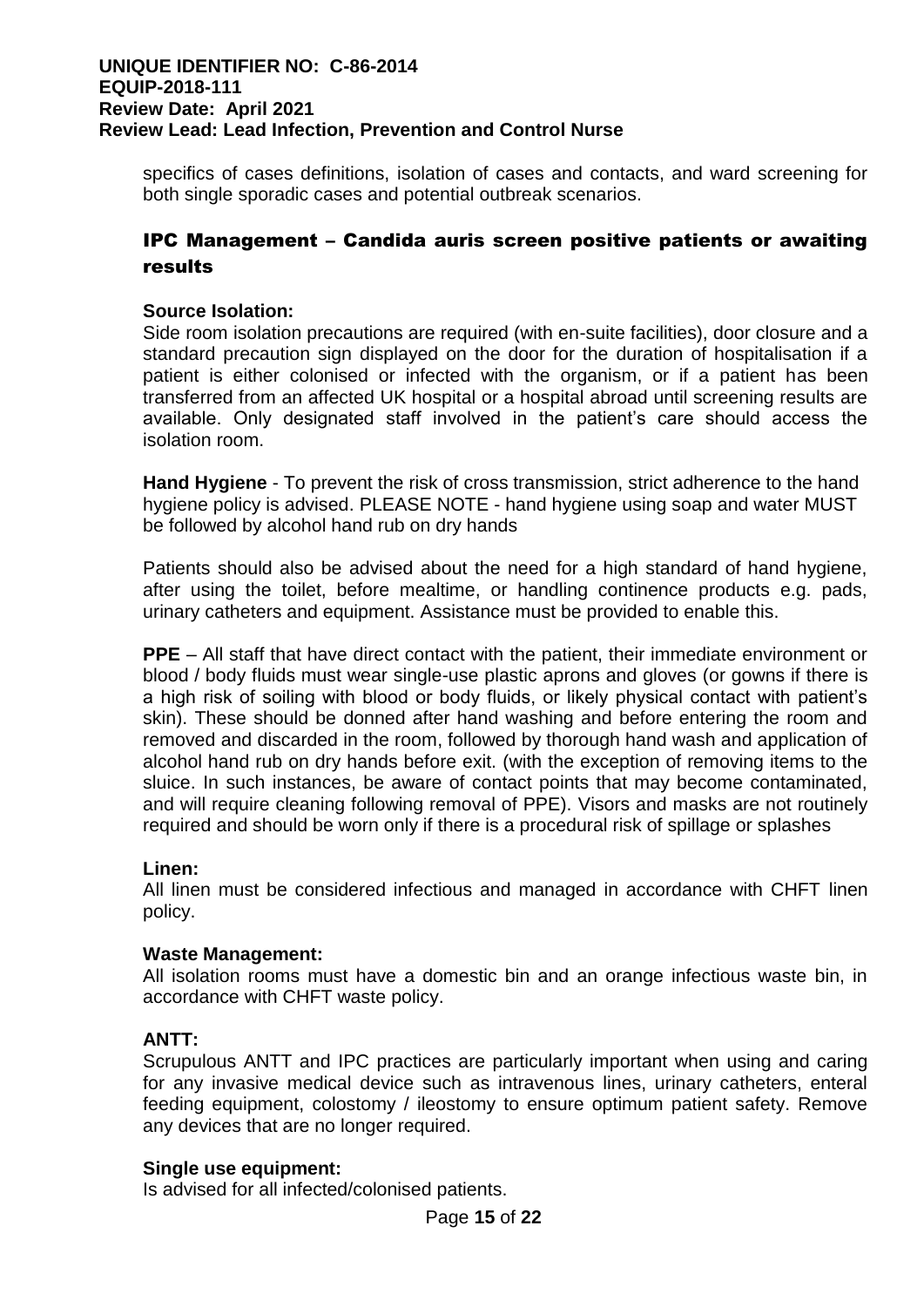# **Cleaning / Decontamination**

Cleaning with a chlorine-releasing agent (e.g. Tristel) must be carried out during the admission and followed by a RED clean with HPV on discharged/ transfer. If the patient has been discharged from a bed space within a ward/bay area, a terminal clean of the bed space with Tristel must be undertaken, including curtain change.

Particular attention must be paid to cleaning of multiple-use equipment (eg. BP cuffs, thermometers, computers on wheels, ultrasound machines) from the bed space of an infected/colonised patient. Stock of single use items in the immediate patient environment should be discarded.

#### **Clinical investigations:**

Patients with Candida auris can undergo departmental investigations, provided the department has been informed in advance. It is recommended that patients are seen last on the list where possible **(**unless clinical need is a priority**),** and are dealt with promptly to minimise delay within the department. Decontamination of the environment and of all equipment should be thoroughly undertaken with Tristel.

#### **Discharge/Transfers to other wards or health settings:**

Transfers can occur **only if clinical need dictates.** Direct communication with the receiving area and the IPC representatives (if a hospital transfer) must occur to ensure that the appropriate facilities are available and the required precautions are applied. Movement for non-clinical reasons is not advised.

Information should also be included on the EPR discharge summary and if positive results become available after discharge/transfer, information should be relayed to the receiving hospital/GP to inform the patient and for relevant public health action.

# **Readmissions of known colonised patients**:

All known positive patients will be flagged as an IPC risk on EPR by the IPCT. Isolation and rescreening of patients known to be previously colonised is recommended on readmission as there is not enough evidence yet to exclude lifelong colonisation.

# **Communication for patients and visitors:**

If infected or colonised patients need to be briefed about the infection; including the need for robust hand hygiene and use of protective aprons (visitors). An information leaflet is available via the hyperlink below:

[http://www.cht.nhs.uk/patient-leaflet](http://www.cht.nhs.uk/patient-leaflet-repository/uploads/728/pate0039%20v1%20June20%20Candida%20Auris%20A4.pdf?time=1530541346)[repository/uploads/728/pate0039%20v1%20June20%20Candida%20Auris%20A4.pdf?ti](http://www.cht.nhs.uk/patient-leaflet-repository/uploads/728/pate0039%20v1%20June20%20Candida%20Auris%20A4.pdf?time=1530541346) [me=1530541346](http://www.cht.nhs.uk/patient-leaflet-repository/uploads/728/pate0039%20v1%20June20%20Candida%20Auris%20A4.pdf?time=1530541346)

# 12. Staphylococcus capitis (S. capitis)

**Staphylococcus capitis** is a coagulase-negative Staphylococcus (CoNS) It owes its pathogenic success to two major factors – its natural environment; human skin, thus resulting in ready access to any device inserted in the skin, and its ability to adhere to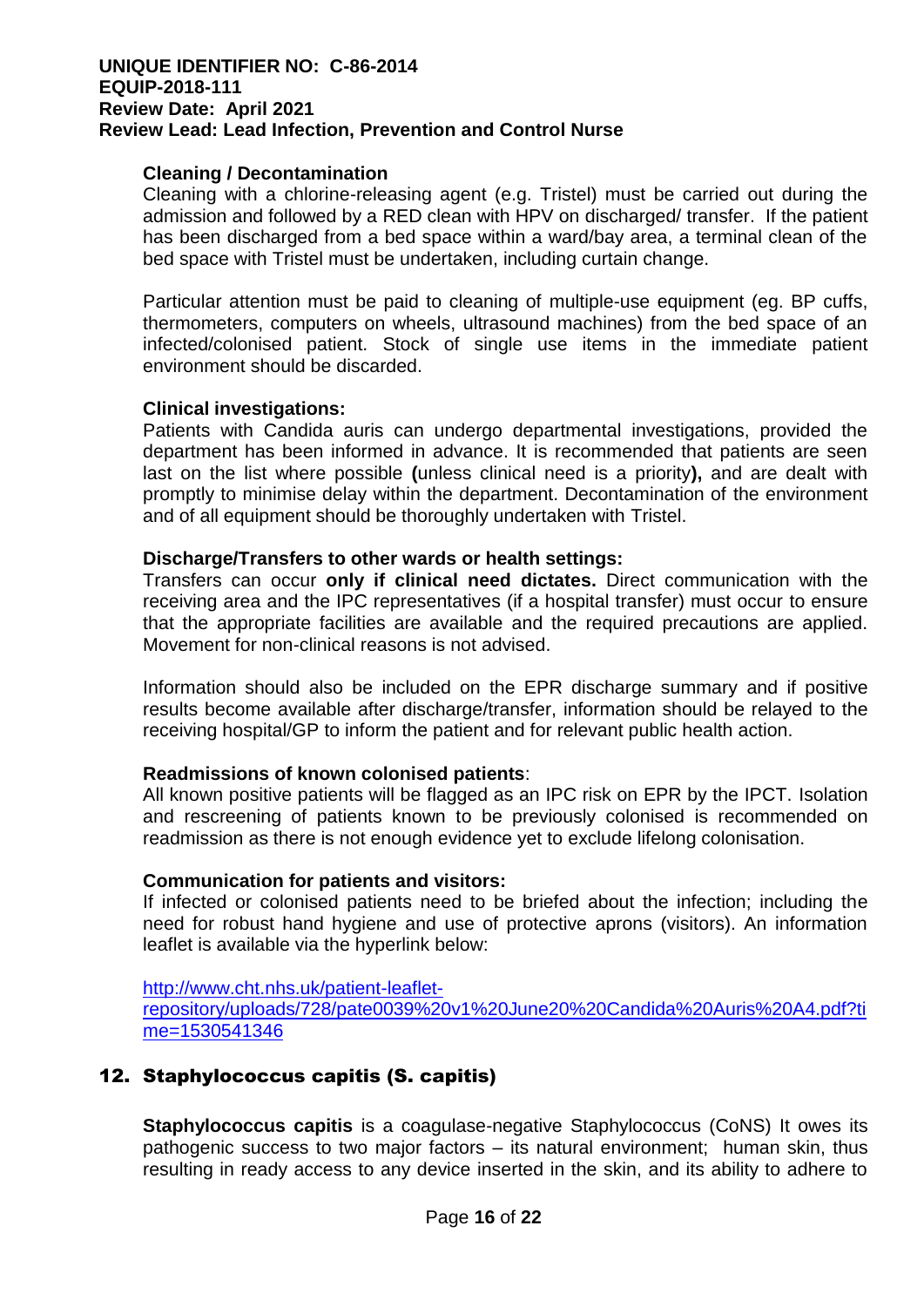biomaterials and form a biofilm. It can also survive on fabric and surfaces from weeks to several months (Mandell et al 2015).

# **Background**:

Sepsis involving *S. capitis* occurs frequently in neonatal intensive care units globally and is especially prevalent in very low birthweight preterm infants. In the last couple of years a single multidrug-resistant clone of *S. capitis*, designated as the NRCS-A clone and characterized by a specific molecular type has been detected in several neonatal intensive care units in UK, France, Belgium and Australia. The NRCS-A isolates exhibited a decreased susceptibility to all of the antimicrobial agents frequently used in NICUs, namely β-lactams, aminoglycosides, and vancomycin / teicoplanin.

Furthermore, a recent study showed that *S. capitis* NRCS-A–associated sepsis constitutes an independent risk factor for severe illness in neonates. It should be noted that *S. capitis* sepsis can (and has) occurred in neonates in the absence of indwelling prosthetic devices.

**Transmissibility:** This is via direct or indirect contact with an infected person or their environment

**Treatment:** This is a multi-resistant species. If treatment is clinically indicated, this must be discussed with the on-call microbiologist.

# IPC Management:

# **Source Isolation:**

Side room isolation precautions are required, door closure and a standard precaution sign displayed on the door for the duration of hospitalisation. Only designated staff involved in the patient's care should access the isolation room.

**Hand Hygiene** - To prevent the risk of cross transmission, strict adherence to the hand hygiene policy is advised.

**PPE** – All staff that have direct contact with the patient, their immediate environment or blood / body fluids must wear single-use plastic aprons and gloves These should be donned after hand washing and before entering the room and removed and discarded in the room, followed by thorough hand hygiene with either soap and water or alcohol gel.

# **Linen:**

All linen must be considered infectious and managed in accordance with CHFT linen policy.

#### **Waste Management:**

All isolation rooms must have a domestic bin and an orange infectious waste bin, in accordance with CHFT waste policy.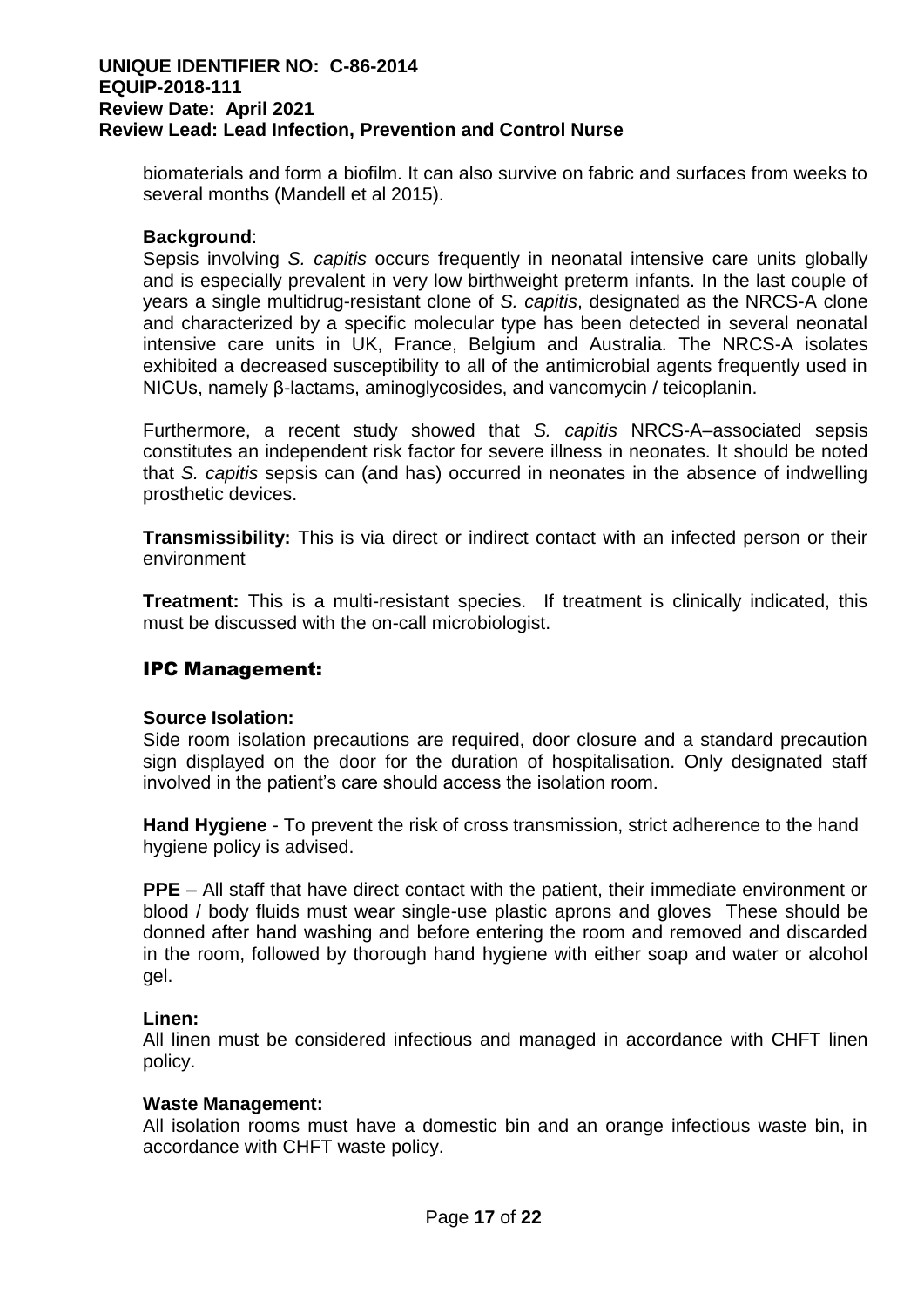# **ANTT:**

Scrupulous ANTT and IPC practices are particularly important when using and caring for any invasive medical device. Ensure devices are removed promptly when no longer required.

# **Cleaning**

# **Environment:**

Scrupulous cleaning and disinfection of all surfaces is required. Cleaning services must be informed that the patient's room requires thorough cleaning with a chlorine based disinfectant (such as Tristal) twice daily paying particular attention to those that may have had patient or staff hand contact e.g. door handles, touch plates, light switches.

An AMBER clean with Tristel is required on patient transfer/discharge.

# **Equipment:**

All the equipment and room furniture must be decontaminated daily. Any equipment required for patient management should be single patient use only or dedicated to that patient only and cleaned thoroughly after use.

Single use items – is advised for all infected patients. Keep minimal stock in the isolation room to avoid contamination; otherwise these would need discarding ie unused wrapped single-use.

### **Clinical investigations:**

Patients with Staphylococcus capitis can undergo departmental investigations, provided the department has been informed in advance. It is recommended that patients are seen last on the list where possible **(**unless clinical need is a priority**),** and are dealt with promptly to minimise delay within the department. Decontamination of the environment and of all equipment should be thoroughly undertaken with Tristel.

# **Discharge/Transfers to other wards or health settings:**

Transfers can occur **only if clinical need dictates.** Direct communication with the receiving area and the IPC representatives (if a hospital transfer) must occur to ensure that the appropriate facilities are available and the required precautions are applied. Movement for non-clinical reasons is not advised.

Information should also be included on the EPR discharge summary and if positive results become available after discharge/transfer, information should be relayed to the receiving hospital/GP to inform the patient and for relevant public health action.

#### **Readmissions of known colonised patients**:

All known positive patients will be flagged as an IPC risk on EPR by the IPCT. Isolation and rescreening of patients known to be previously colonised is recommended on readmission as there is not enough evidence yet to exclude lifelong colonisation.

# **Communication for patients and visitors:**

If infected or colonised patients need to be briefed about the infection; including the need for robust hand hygiene and use of protective aprons (visitors).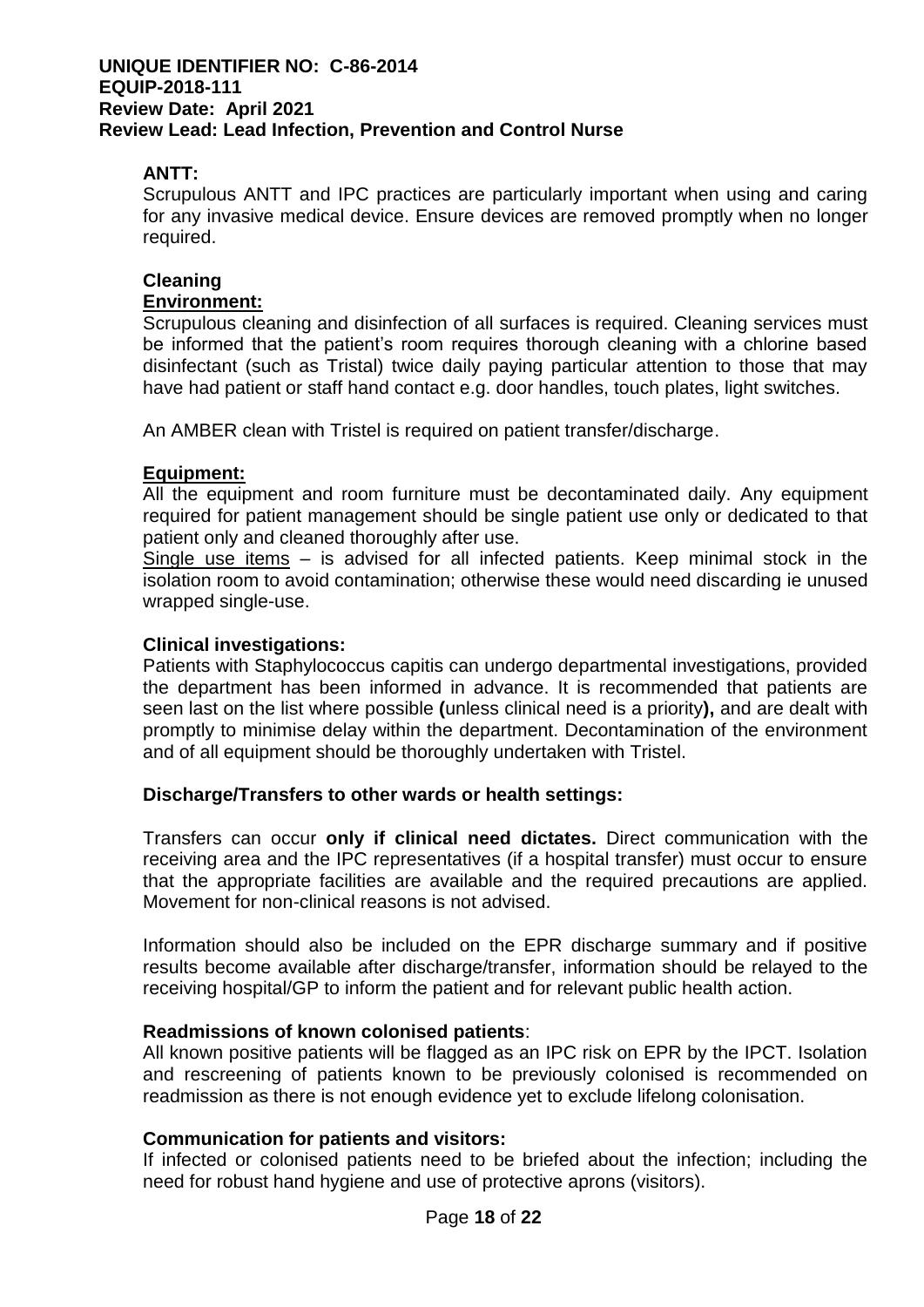# 13. Training and Implementation

The policy will be available on the Trust intranet and communicated through existing clinical forums, senior managers' briefings, divisions, induction and mandatory training. The IPCT will also carry out ad hoc training sessions as required.

# 14. Trust Equalities Statement

Calderdale and Huddersfield NHS Foundation Trust aims to design and implement services, policies and measures that meet the diverse needs of our service, population and workforce, ensuring that none are placed at a disadvantage over others. We therefore aim to ensure that in both employment and services no individual is discriminated against by reason of their gender, gender reassignment, race, disability, age, sexual orientation, religion or religious/philosophical belief, marital status or civil partnerships.

This policy has been through the Trust's EQUIP (Equality Impact Assessment Process) to assess the effects that it is likely to have on people from different protected groups, as defined in the Equality Act 2010.

# 15. Monitoring Compliance with Procedural Document

Compliance will be monitored via the ward assurance monthly dashboard and reported to the Executive Boards. Monitoring of compliance will also include the weekly Frontline Ownership Audit (FLO) process.

# 16. References and Bibliography

Bloomfield, S. (2005). Methicillin Resistant *Staphylococcus aureus* (MRSA), *Clostridium difficile* and ESBL – producing Escherichia coli in the home and community: Assessing the problem, controlling the spread. *American Journal of Infection Control.* 35.2. 86-88.

European Centre for Disease Prevention and Control, Antimicrobial resistance surveillance in Europe, 2012. Available at: [http://www.ecdc.europa.eu/en/publications/Publications/antimicrobial-resistance](http://www.ecdc.europa.eu/en/publications/Publications/antimicrobial-resistance-surveillance-europe-2012.pdf)[surveillance-europe-2012.pdf](http://www.ecdc.europa.eu/en/publications/Publications/antimicrobial-resistance-surveillance-europe-2012.pdf)

Health Protection Agency.(2014). Extended-spectrum beta-lactamases (ESBLs): guidance, data, analysis. Available from: www.hpa.org.uk

Public Health England: Briefing Note: Serial No: 2014/038. Issued 02/05/2014 Hawker J. et al (2012). Communicable Disease Control and Health Protection Handbook (3rd Edition). Wiley-Blackwell: West Sussex.

Public Health England (2013): Toolkit for the early detection, management and control of Carbapenemase-producing Enterobacteriaceae. Available from: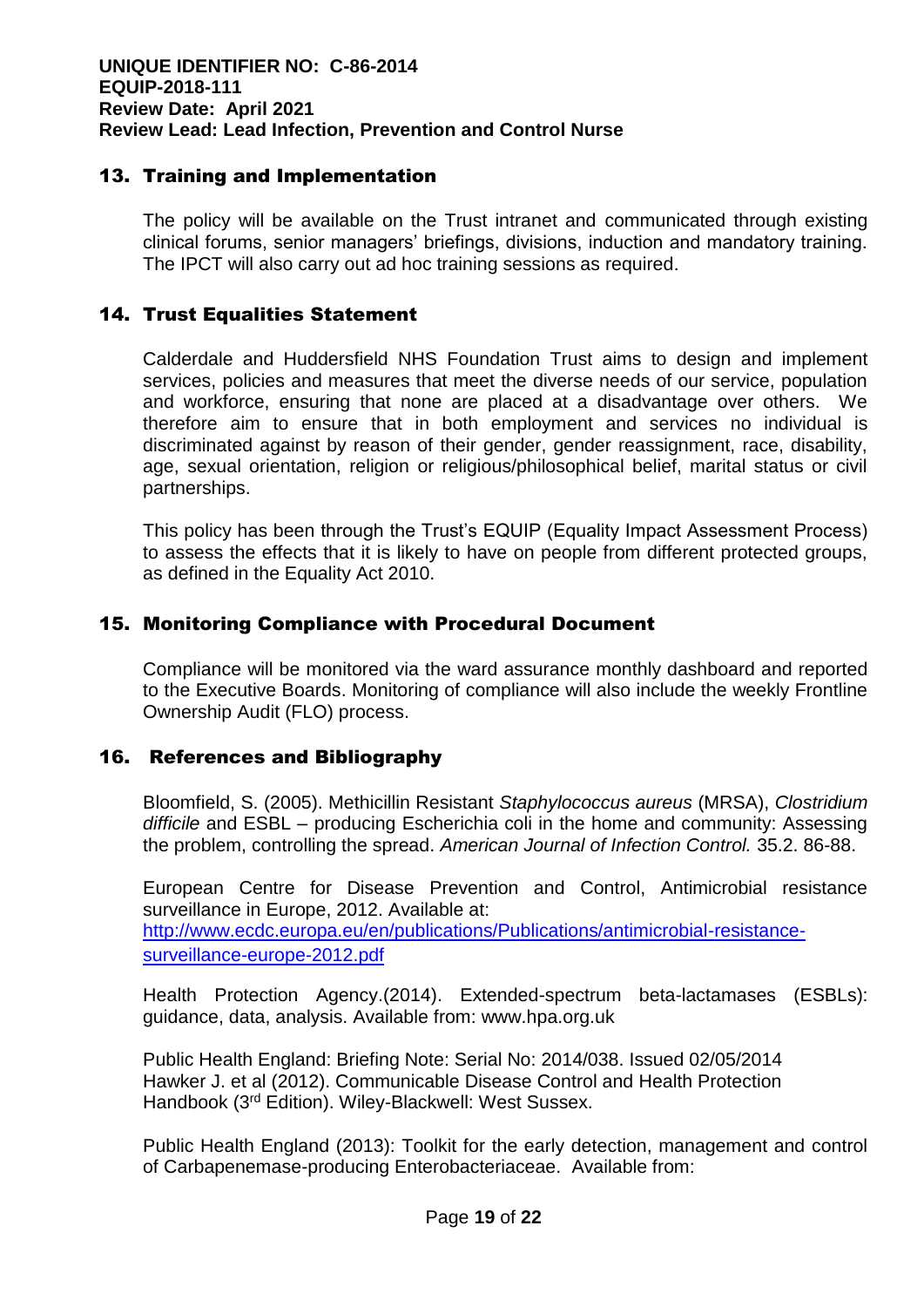[https://www.gov.uk/government/publications/carbapenemase-producing](https://www.gov.uk/government/publications/carbapenemase-producing-enterobacteriaceae-early-detection-management-and-control-toolkit-for-acute-trusts)[enterobacteriaceae-early-detection-management-and-control-toolkit-for-acute-trusts](https://www.gov.uk/government/publications/carbapenemase-producing-enterobacteriaceae-early-detection-management-and-control-toolkit-for-acute-trusts)

Public Health England (2014) English surveillance programme for antimicrobial utilisation and resistance (ESPAUR). Available from: [https://www.gov.uk/government/uploads/system/uploads/attachment\\_data/file/362374/E](https://www.gov.uk/government/uploads/system/uploads/attachment_data/file/362374/ESPAUR_Report_2014__3_.pdf) [SPAUR\\_Report\\_2014\\_\\_3\\_.pdf](https://www.gov.uk/government/uploads/system/uploads/attachment_data/file/362374/ESPAUR_Report_2014__3_.pdf)

Public Health England (2017). Guidance for the laboratory investigation, management and infection prevention and control for cases of *Candida auris:* [https://assets.publishing.service.gov.uk/government/uploads/system/uploads/attachmen](https://assets.publishing.service.gov.uk/government/uploads/system/uploads/attachment_data/file/637685/Updated_Candida_auris_Guidance_v2.pdf) [t\\_data/file/637685/Updated\\_Candida\\_auris\\_Guidance\\_v2.pdf](https://assets.publishing.service.gov.uk/government/uploads/system/uploads/attachment_data/file/637685/Updated_Candida_auris_Guidance_v2.pdf)

World Health Organisation: *Antimicrobial Resistance: Global Report on Surveillance: 2014 Summary.* Available at: <http://www.who.int.drugresistance/en/>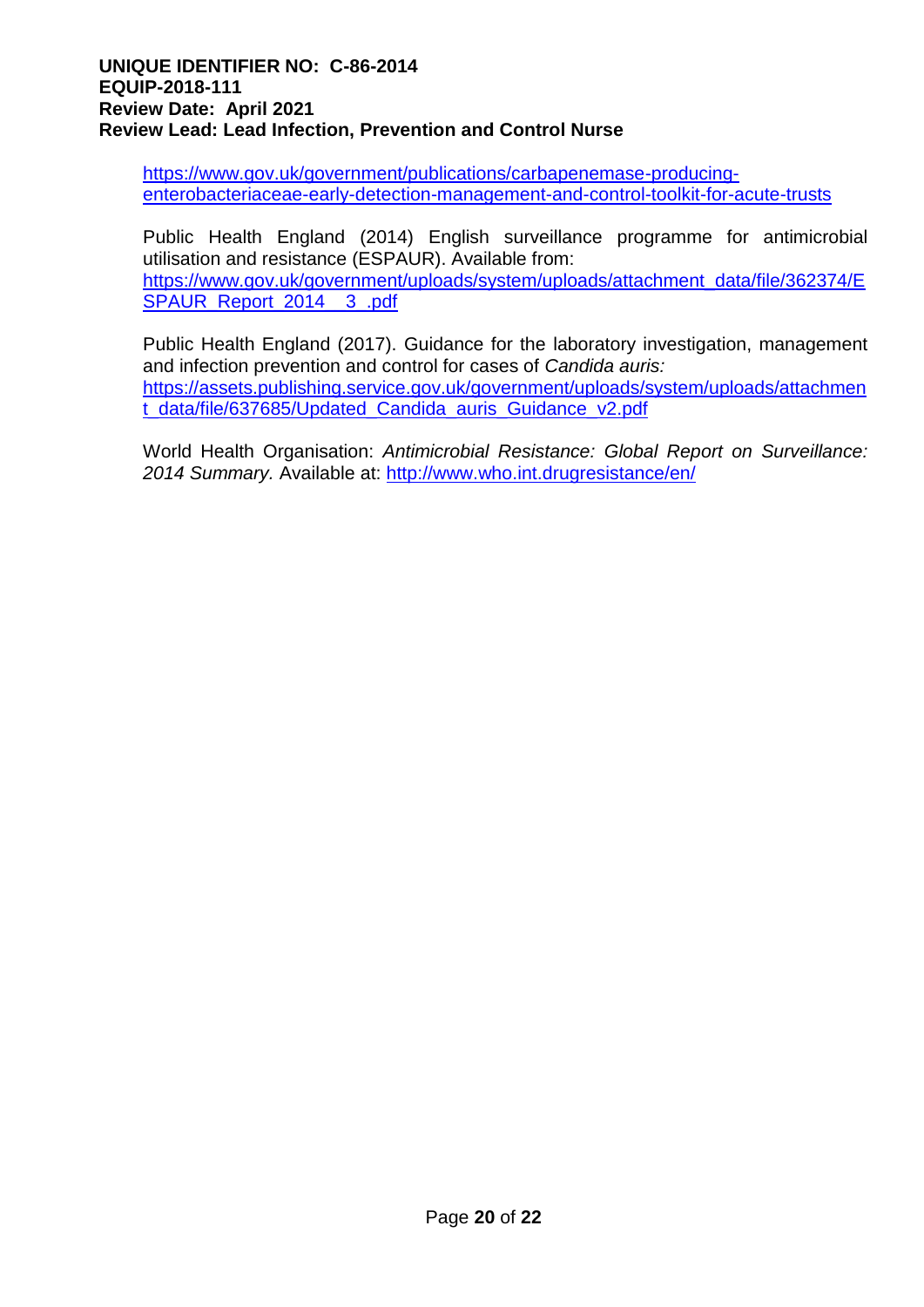|                   | Isolation: Side room (SR) isolation with ensuite facilities (or a dedicated commode, cleaned with Tristel after each use). Door to    |
|-------------------|---------------------------------------------------------------------------------------------------------------------------------------|
| <b>Patient</b>    | remain closed with a contact precaution sign displayed. If unable to isolate, inform the site co/night matron immediately to escalate |
| <b>Placement</b>  | this urgent requirement.                                                                                                              |
|                   | Transfer from a bay: If a patient is moved from a bay to a SR, the whole bay will require terminally cleaning with Tristel, including |
|                   | horizontal surfaces and all curtains changed in the bay                                                                               |
|                   | Hand Hygiene: Hand wash basin and alcohol hand gel must be available in the SR. All staff/visitors must perform hand hygiene with     |
|                   | alcohol hand rub prior to entry and before leaving the SR. Note: if staff / visitors' hands are visibly soiled soap and water must be |
|                   | used. Patients are advised to maintain high standards of hand hygiene at all times and hand wipes should be provided to enable this   |
|                   | where required.                                                                                                                       |
|                   | PPE: All staff must be bare below the elbow and decontaminate hands as above prior to applying gloves and aprons for direct           |
|                   | contact with patient or their environment. These must be removed after attending a patient and hand decontamination repeated.         |
| <b>Infection</b>  | Where any part of staff uniform is not protected by an apron and is expected to come into contact with the patient, a long sleeves    |
| <b>Prevention</b> | disposable gown should be used.                                                                                                       |
| & Control         | ANTT: Observe devices for signs of inflammation/infection and record daily on EPR. Remove any devices no longer required and          |
| <b>Measures</b>   | ensure scrupulous ANTT for all activity involving invasive devices/wound management.                                                  |
|                   | Equipment: Single use or dedicated patient equipment must be used where possible and keep the amount of equipment in the SR.          |
|                   | Remove fans or other equipment that could exacerbate any environmental contamination. The EPR trolley must not enter the SR.          |
|                   | Waste: All waste in the SR must be disposed of in the infectious orange waste stream                                                  |
|                   | Linen: All linen must be considered infectious and discarded as such. Bedding must be changed daily.                                  |
|                   | Cleaning: The SR requires Tristel cleaning twice daily and a RED clean on discharge. All equipment requires cleaning with Tristel,    |
|                   | keeping clutter to a minimum. The ward environment also requires daily Tristel cleaning.                                              |
|                   | Transfers: to other wards/healthcare settings should only occur if clinical need dictates.                                            |
|                   | Clinical Investigations: communicate with the department involved and plan the procedure last on the list. Avoid delay within the     |
|                   | department and clean all equipment and the environment with Tristel afterwards.                                                       |

# **IPC Guidance for VRE Colonisation or Infection**